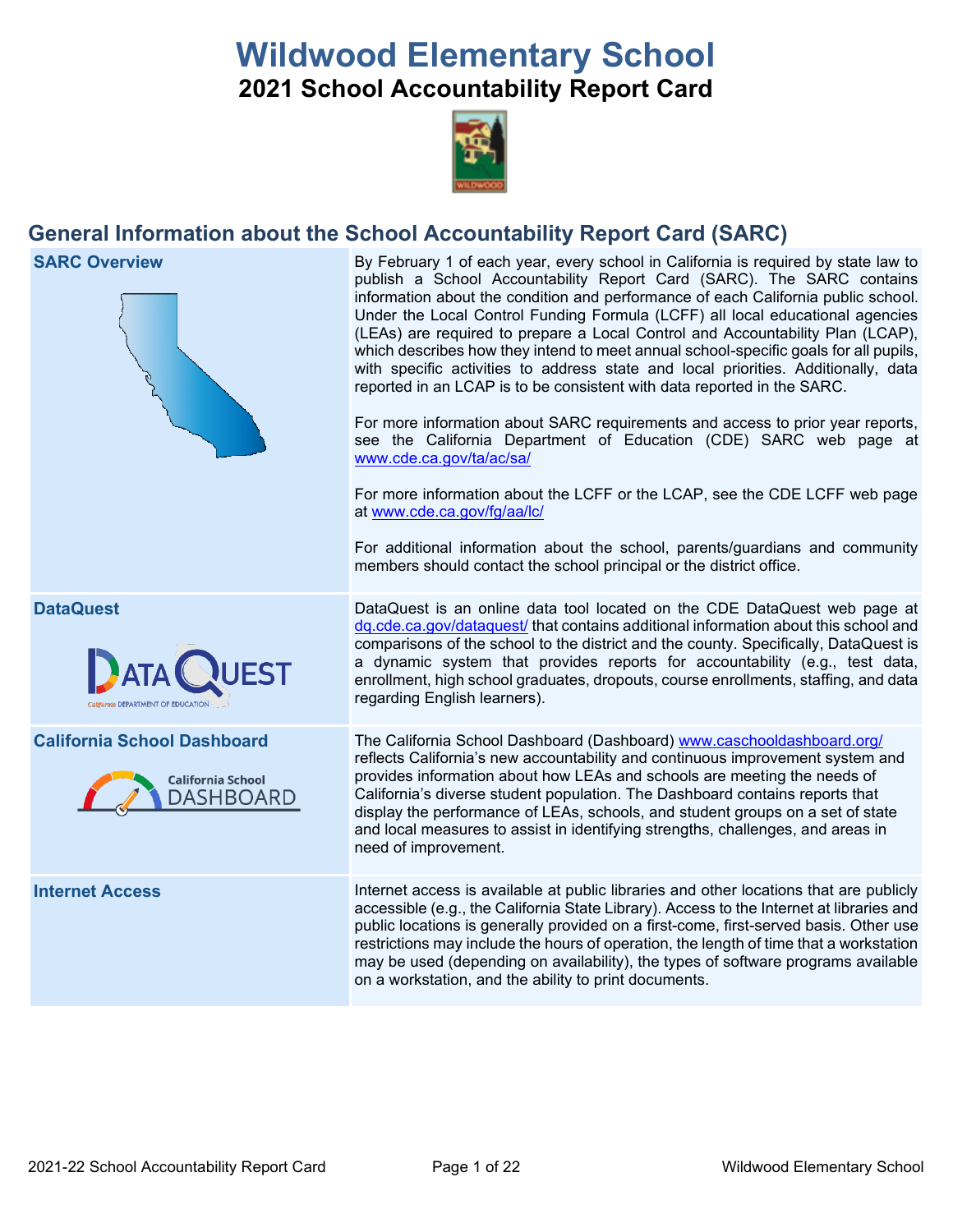## **2021-22 School Contact Information**

| <b>School Name</b>                                 | <b>Wildwood Elementary School</b>       |
|----------------------------------------------------|-----------------------------------------|
| <b>Street</b>                                      | 301 Wildwood Ave                        |
| City, State, Zip                                   | Piedmont, CA 94611-3817                 |
| <b>Phone Number</b>                                | $(510) 594 - 2780$                      |
| <b>Principal</b>                                   | Carol Cramer                            |
| <b>Email Address</b>                               | ccramer@piedmont.k12.ca.us              |
| <b>School Website</b>                              | http://www.piedmont.k12.ca.us/wildwood/ |
| County-District-School (CDS) Code 01 61275 6002307 |                                         |

| 2021-22 District Contact Information |                                              |  |  |  |  |
|--------------------------------------|----------------------------------------------|--|--|--|--|
| <b>District Name</b>                 | <b>Piedmont City Unified School District</b> |  |  |  |  |
| <b>Phone Number</b>                  | $(510) 594 - 2600$                           |  |  |  |  |
| Superintendent                       | <b>Randall Booker</b>                        |  |  |  |  |
| <b>Email Address</b>                 | rbooker@piedmont.k12.ca.us                   |  |  |  |  |
| <b>District Website Address</b>      | http://www.piedmont.k12.ca.us/               |  |  |  |  |

#### **2021-22 School Overview**

Wildwood Elementary is a special place where children, educators, parents and community members come together as a school community. Teacher Specialists in Art, Library, Math, Music, PE, Reading, Science, and Technology, Classroom Paraeducators, Administrative and Custodial Staff help enrich our offerings and work closely with our dedicated classroom and special education teachers to provide a comprehensive elementary program for ALL students. Noticing our students for who they are as individuals and operating from core beliefs that all of our students can learn at high levels we work as a team to provide quality instruction that promotes creative and critical thinking in a safe, nurturing environment.

Our school values are Be Respectful, Be Responsible, Be Inclusive and Be A Problem Solver.

Wildwood Elementary School is located in Piedmont, a city of about 11,000 residents, nestled in the hills above the San Francisco Bay Area. It is one of three elementary schools serving around 275 students in grades K-5 in the Piedmont Unified School District.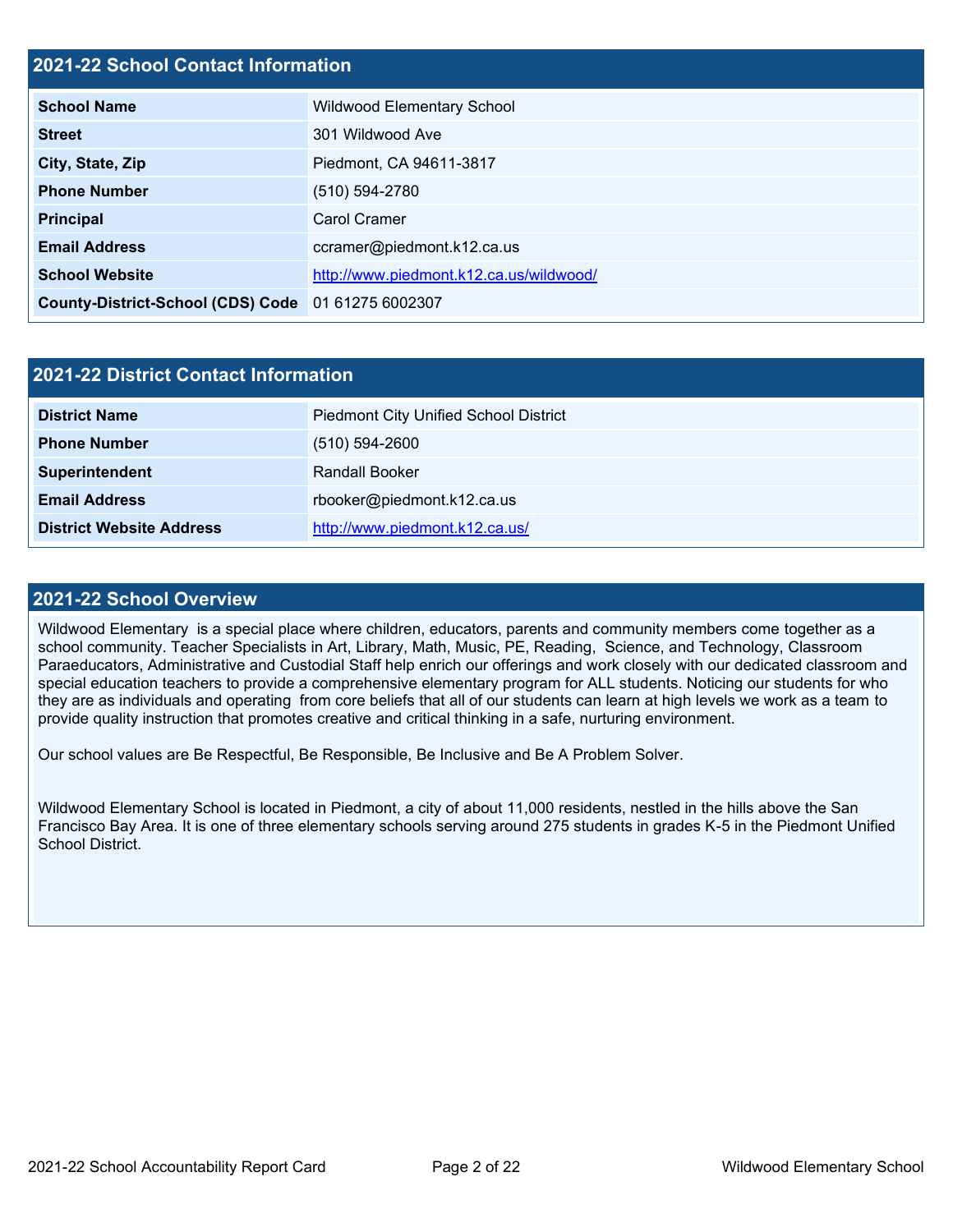## **About this School**

| 2020-21 Student Enrollment by Grade Level |                           |  |  |  |  |
|-------------------------------------------|---------------------------|--|--|--|--|
| <b>Grade Level</b>                        | <b>Number of Students</b> |  |  |  |  |
| Kindergarten                              | 35                        |  |  |  |  |
| Grade 1                                   | 42                        |  |  |  |  |
| Grade 2                                   | 44                        |  |  |  |  |
| Grade 3                                   | 44                        |  |  |  |  |
| Grade 4                                   | 49                        |  |  |  |  |
| Grade 5                                   | 50                        |  |  |  |  |
| <b>Total Enrollment</b>                   | 264                       |  |  |  |  |

## **2020-21 Student Enrollment by Student Group**

| <b>Student Group</b>                   | <b>Percent of Total Enrollment</b> |
|----------------------------------------|------------------------------------|
| Asian                                  | 10.6                               |
| <b>Black or African American</b>       | 1.5                                |
| <b>Filipino</b>                        | 0.8                                |
| <b>Hispanic or Latino</b>              | 12.5                               |
| <b>Two or More Races</b>               | 20.1                               |
| <b>White</b>                           | 54.5                               |
| <b>English Learners</b>                | 2.7                                |
| <b>Socioeconomically Disadvantaged</b> | 2.7                                |
| <b>Students with Disabilities</b>      | 10.2                               |

## **A. Conditions of Learning State Priority: Basic**

The SARC provides the following information relevant to the State priority: Basic (Priority 1):

- Degree to which teachers are appropriately assigned and fully credentialed in the subject area and for the pupils they are teaching;
- Pupils have access to standards-aligned instructional materials; and
- School facilities are maintained in good repair

Note: For more information refer to the Updated Teacher Equity Definitions web page at<https://www.cde.ca.gov/pd/ee/teacherequitydefinitions.asp>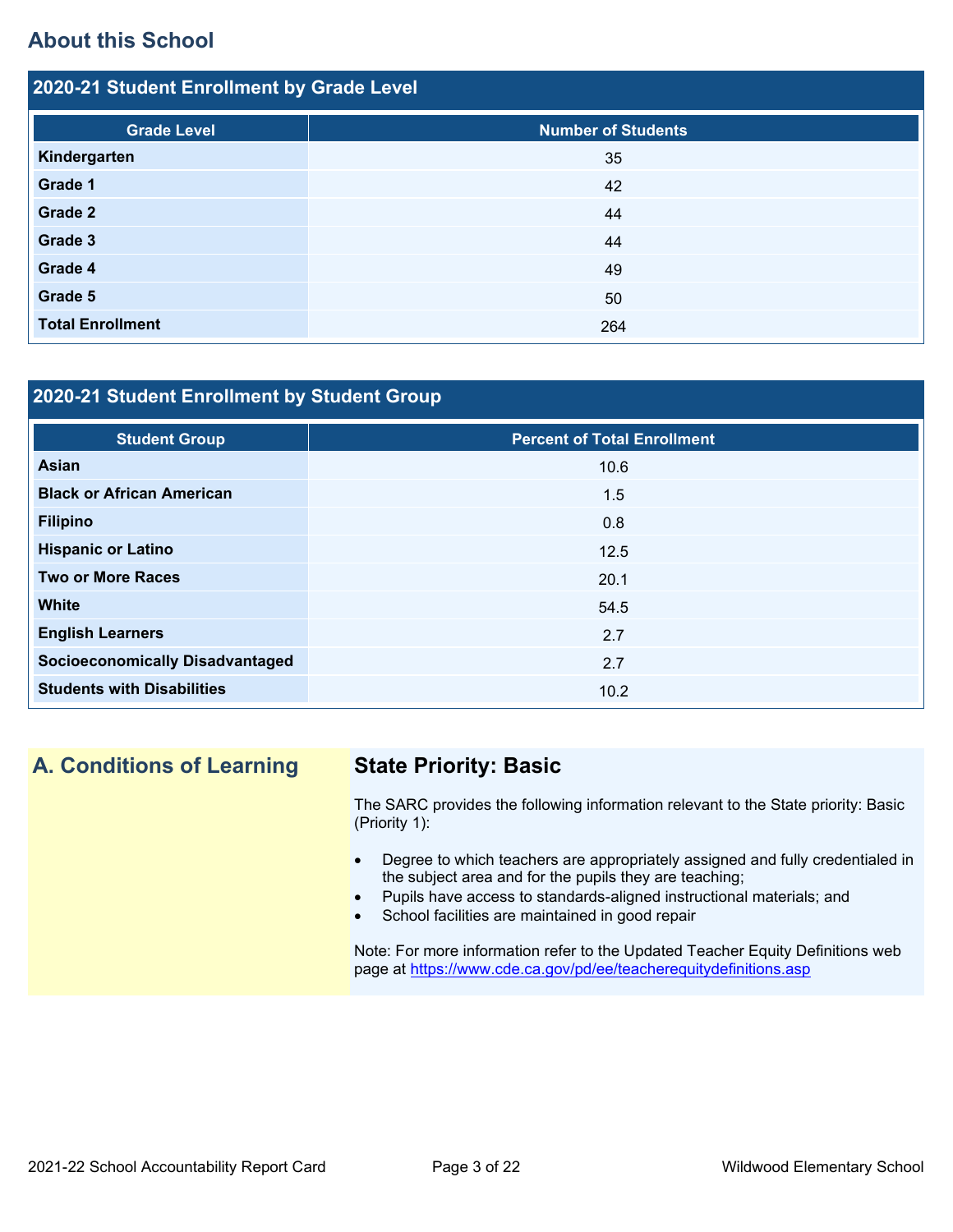| <b>2019-20 Teacher Preparation and Placement</b>                                                |         |  |  |  |
|-------------------------------------------------------------------------------------------------|---------|--|--|--|
| <b>Authorization/Assignment</b>                                                                 | 2019-20 |  |  |  |
| Fully (Preliminary or Clear) Credentialed for Subject and Student Placement (properly assigned) |         |  |  |  |
| <b>Intern Credential Holders Properly Assigned</b>                                              |         |  |  |  |
| Teachers Without Credentials and Misassignments ("ineffective" under ESSA)                      |         |  |  |  |
| Credentialed Teachers Assigned Out-of-Field ("out-of-field" under ESSA)                         |         |  |  |  |
| Unknown                                                                                         |         |  |  |  |
| <b>Total Teaching Positions</b>                                                                 |         |  |  |  |

Note: The data in this table is based on Full Time Equivalent (FTE) status. One FTE equals one staff member working full time; one FTE could also represent two staff members who each work 50 percent of full time. Additionally, an assignment is defined as a position that an educator is assigned to based on setting, subject, and grade level. An authorization is defined as the services that an educator is authorized to provide to students.

# **2019-20 Teachers Without Credentials and Misassignments (considered "ineffective" under ESSA) Authorization/Assignment 2019-20 Permits and Waivers Misassignments Vacant Positions Total Teachers Without Credentials and Misassignments**

| 2019-20 Credentialed Teachers Assigned Out-of-Field (considered "out-of-field" under ESSA) |         |  |  |  |
|--------------------------------------------------------------------------------------------|---------|--|--|--|
| <b>Indicator</b>                                                                           | 2019-20 |  |  |  |
| <b>Credentialed Teachers Authorized on a Permit or Waiver</b>                              |         |  |  |  |
| <b>Local Assignment Options</b>                                                            |         |  |  |  |

**Total Out-of-Field Teachers**

| 2019-20 Class Assignments                                                                                                                           |         |
|-----------------------------------------------------------------------------------------------------------------------------------------------------|---------|
| Indicator                                                                                                                                           | 2019-20 |
| <b>Misassignments for English Learners</b><br>(a percentage of all the classes with English learners taught by teachers that are misassigned)       |         |
| No credential, permit or authorization to teach<br>(a percentage of all the classes taught by teachers with no record of an authorization to teach) |         |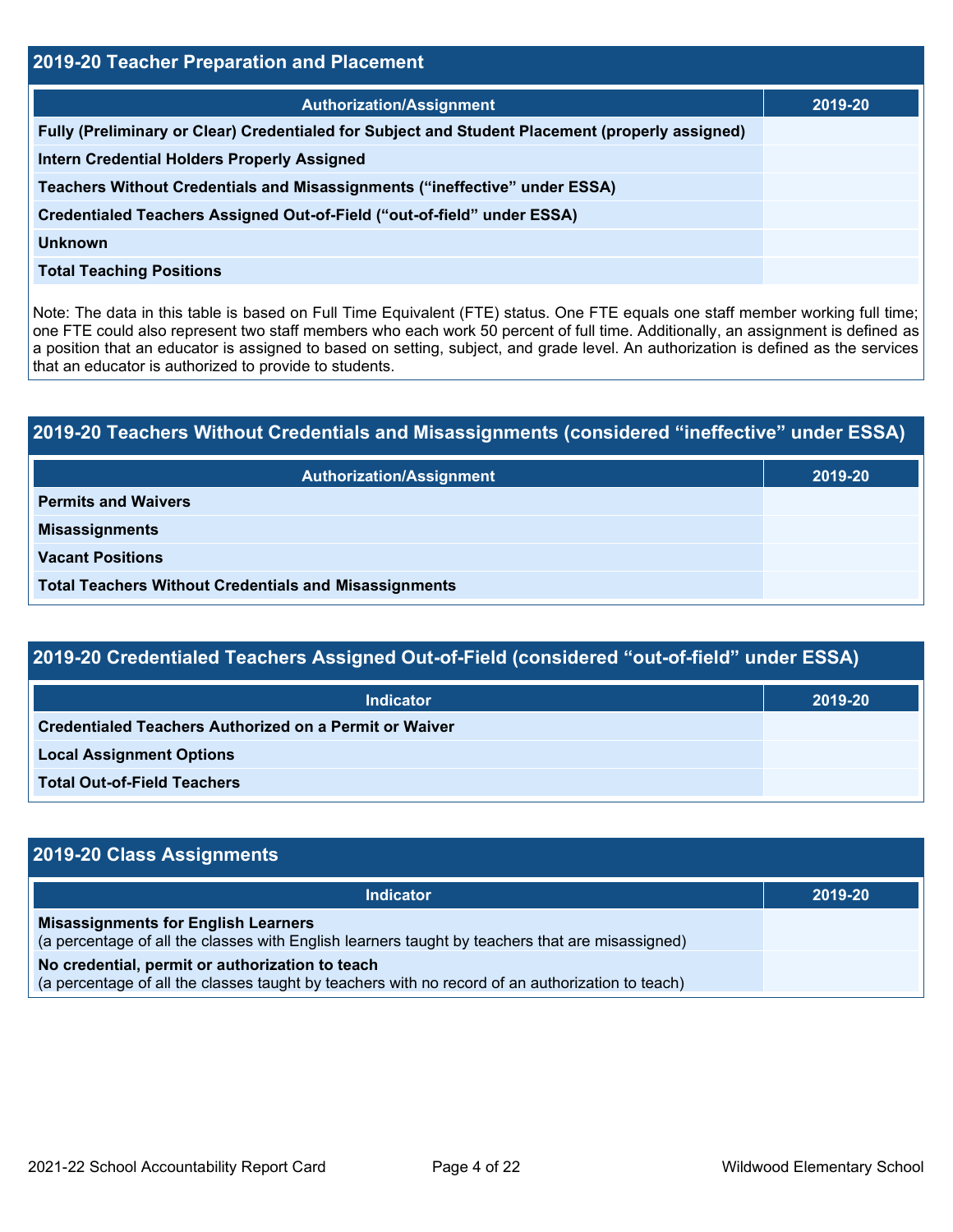## **2021-22 Quality, Currency, Availability of Textbooks and Other Instructional Materials**

Piedmont Unified School District sets a high priority upon ensuring that sufficient textbooks and instructional materials are available to support the school's instructional program. Piedmont Unified School district held a Public Hearing on September 22, 2021 and determined that each school in the District has sufficient and good quality textbooks and instructional materials. All students, including English Learners, are given their own individual standard aligned textbooks in core subjects. All textbooks and instructional materials used within the District are aligned with the California State Content Standards and Frameworks.

For 2021-22, all textbooks and instructional materials at Wildwood Elementary School were in adequate supply and fair to excellent condition. 100% of students in each core subject area possessed the necessary textbooks and instructional materials, including the deployment of Chromebooks for all students in grades K through 5.

Piedmont School District follows the State Board of Education's recommended adoption cycle for core content materials. Teachers in the District have the opportunity to review the textbooks and provide feedback. Recommendations for final adoption are submitted to the Board of Education for approval.

#### **Year and month in which the data were collected September 2021** September 2021

| <b>Subject</b>                                         | Textbooks and Other Instructional Materials/year of<br><b>Adoption</b>                                                                                                                                                                                                                                                                                                      | <b>From</b><br><b>Most</b><br><b>Recent</b><br><b>Adoption</b> | <b>Percent</b><br><b>Students</b><br><b>Lacking Own</b><br><b>Assigned</b><br><b>Copy</b> |
|--------------------------------------------------------|-----------------------------------------------------------------------------------------------------------------------------------------------------------------------------------------------------------------------------------------------------------------------------------------------------------------------------------------------------------------------------|----------------------------------------------------------------|-------------------------------------------------------------------------------------------|
| <b>Reading/Language Arts</b>                           | Units of Study for Teaching Reading, authored by Lucy<br>Calkins and published by Heinemann<br>Units of Study for Teaching Writing, authored by Lucy Calkins<br>and published by Heinemann<br>Fountas and Pinnell Phonics Lessons published by<br>Heinemann<br>Words Their Way Spelling Series published by Pearson<br>Leveled Literacy Intervention published by Heinemann | Yes                                                            | $\Omega$                                                                                  |
| <b>Mathematics</b>                                     | Bridges in Mathematics, 2nd Edition published by Math<br>Learning Center, adopted in 2015<br>Number Corner, 2nd Edition published by Math Learning<br>Center, adopted in 2015                                                                                                                                                                                               | Yes                                                            | $\mathbf 0$                                                                               |
| <b>Science</b>                                         | Smithsonian- Science in the Classroom Grades K-5, adopted<br>May 2020                                                                                                                                                                                                                                                                                                       | Yes                                                            | $\mathbf{0}$                                                                              |
| <b>History-Social Science</b>                          | Harcourt Brace - K<br>Houghton Mifflin 1st, 4th<br>MacMillan/MCGraw Hill 2nd<br>Pearson/Scott Foresman, 3rd<br>Oxford University, 5th                                                                                                                                                                                                                                       | Yes                                                            | $\mathbf{0}$                                                                              |
| <b>Foreign Language</b>                                | <b>NA</b>                                                                                                                                                                                                                                                                                                                                                                   | No                                                             | 0                                                                                         |
| <b>Health</b>                                          | Second Step published by Committee for Children, adopted<br>in 2013                                                                                                                                                                                                                                                                                                         | Yes                                                            | $\Omega$                                                                                  |
| <b>Visual and Performing Arts</b>                      |                                                                                                                                                                                                                                                                                                                                                                             |                                                                | 0                                                                                         |
| <b>Science Laboratory Equipment</b><br>$(grades 9-12)$ |                                                                                                                                                                                                                                                                                                                                                                             |                                                                | 0                                                                                         |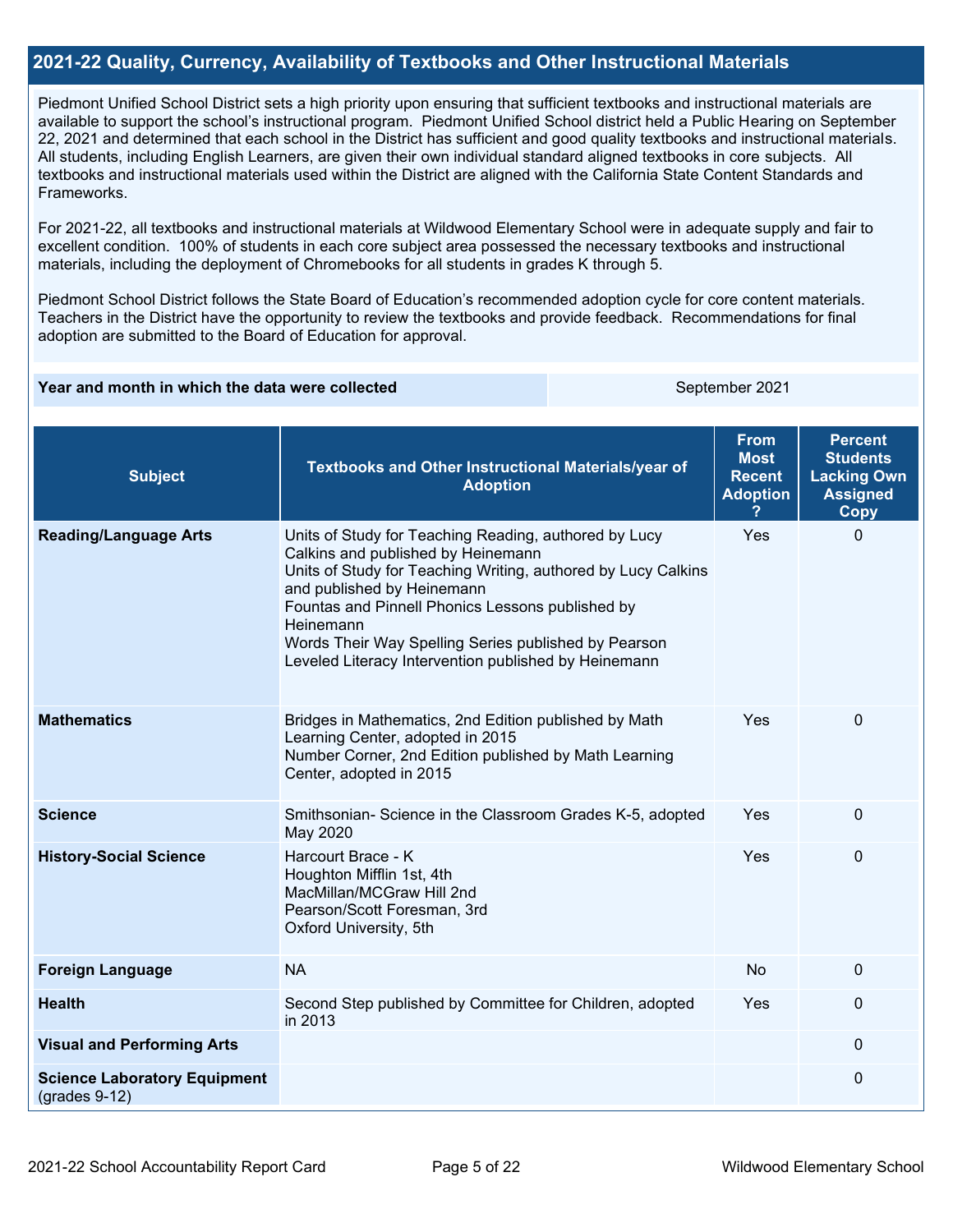## **School Facility Conditions and Planned Improvements**

The Wildwood Elementary School campus was modernized as part of the District's Seismic Safety Bond Program in 2011. The school is rated in exemplary condition by the Facility Inspection Tool.

#### **Year and month of the most recent FIT report** 12/07/2021

| <b>System Inspected</b>                                                | <b>Rate</b><br>Good | Rate<br>Fair | Rate<br>Poor | <b>Repair Needed and Action Taken or Planned</b>                                                                                                                             |
|------------------------------------------------------------------------|---------------------|--------------|--------------|------------------------------------------------------------------------------------------------------------------------------------------------------------------------------|
| <b>Systems:</b><br>Gas Leaks, Mechanical/HVAC, Sewer                   | X                   |              |              | Classroom HVAC units have been modernized.<br>Classrooms are outfitted with Merv-13 air<br>filtration. Microphones and laser projectors have<br>been installed in classrooms |
| Interior:<br><b>Interior Surfaces</b>                                  | X                   |              |              |                                                                                                                                                                              |
| <b>Cleanliness:</b><br>Overall Cleanliness, Pest/Vermin Infestation    | $\mathsf{X}$        |              |              |                                                                                                                                                                              |
| <b>Electrical</b>                                                      | X                   |              |              |                                                                                                                                                                              |
| <b>Restrooms/Fountains:</b><br>Restrooms, Sinks/ Fountains             | $\mathsf{X}$        |              |              |                                                                                                                                                                              |
| Safety:<br>Fire Safety, Hazardous Materials                            | $\sf X$             |              |              |                                                                                                                                                                              |
| Structural:<br><b>Structural Damage, Roofs</b>                         | X                   |              |              |                                                                                                                                                                              |
| External:<br>Playground/School Grounds, Windows/<br>Doors/Gates/Fences | $\mathsf{X}$        |              |              |                                                                                                                                                                              |

| <b>Overall Facility Rate</b> |      |      |             |
|------------------------------|------|------|-------------|
| <b>Exemplary</b>             | Good | Fair | <b>Poor</b> |
|                              |      |      |             |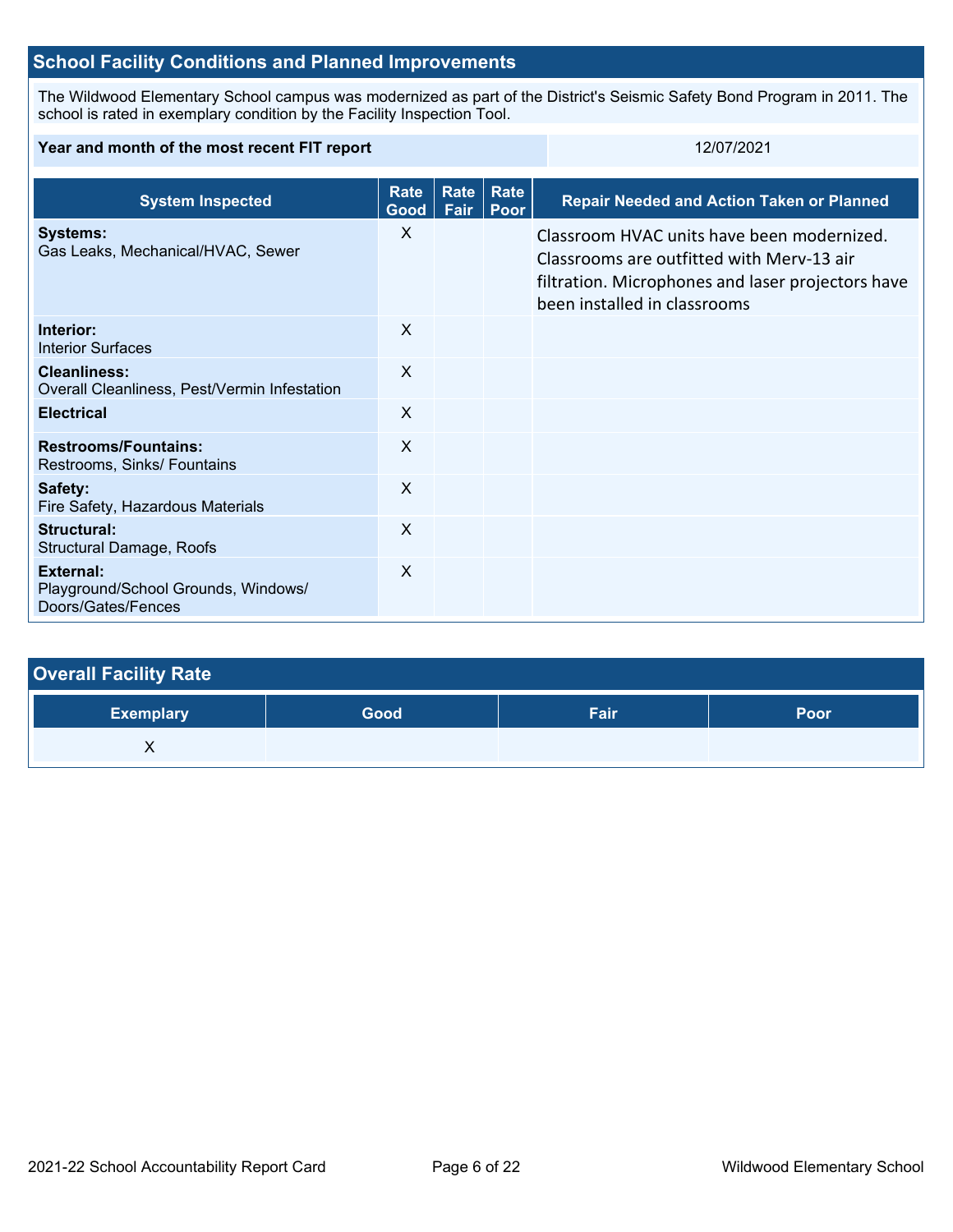## **B. Pupil Outcomes State Priority: Pupil Achievement**

The SARC provides the following information relevant to the State priority: Pupil Achievement (Priority 4):

#### **Statewide Assessments**

(i.e., California Assessment of Student Performance and Progress [CAASPP] System includes the Smarter Balanced Summative Assessments for students in the general education population and the California Alternate Assessments [CAAs] for English language arts/literacy [ELA] and mathematics given in grades three through eight and grade eleven. Only eligible students may participate in the administration of the CAAs. CAAs items are aligned with alternate achievement standards, which are linked with the Common Core State Standards [CCSS] for students with the most significant cognitive disabilities).

The CAASPP System encompasses the following assessments and student participation requirements:

- 1. **Smarter Balanced Summative Assessments and CAAs for ELA** in grades three through eight and grade eleven.
- 2. **Smarter Balanced Summative Assessments and CAAs for mathematics** in grades three through eight and grade eleven.
- 3. **California Science Test (CAST) and CAAs for Science** in grades five, eight, and once in high school (i.e., grade ten, eleven, or twelve).

#### **SARC Reporting in the 2020-2021 School Year Only**

Where the most viable option, LEAs were required to administer the statewide summative assessment in ELA and mathematics. Where a statewide summative assessment was not the most viable option for the LEA (or for one or more gradelevel[s] within the LEA) due to the pandemic, LEAs were allowed to report results from a different assessment that met the criteria established by the State Board of Education (SBE) on March 16, 2021. The assessments were required to be:

- Aligned with CA CCSS for ELA and mathematics;
- Available to students in grades 3 through 8, and grade 11; and
- Uniformly administered across a grade, grade span, school, or district to all eligible students.

#### **Options**

Note that the CAAs could only be administered in-person following health and safety requirements. If it was not viable for the LEA to administer the CAAs in person with health and safety guidelines in place, the LEA was directed to not administer the tests. There were no other assessment options available for the CAAs. Schools administered the Smarter Balanced Summative Assessments for ELA and mathematics, other assessments that meet the SBE criteria, or a combination of both, and they could only choose one of the following:

- Smarter Balanced ELA and mathematics summative assessments;
- Other assessments meeting the SBE criteria; or
- Combination of Smarter Balanced ELA and mathematics summative assessments and other assessments.

The percentage of students who have successfully completed courses that satisfy the requirements for entrance to the University of California and the California State University, or career technical education sequences or programs of study.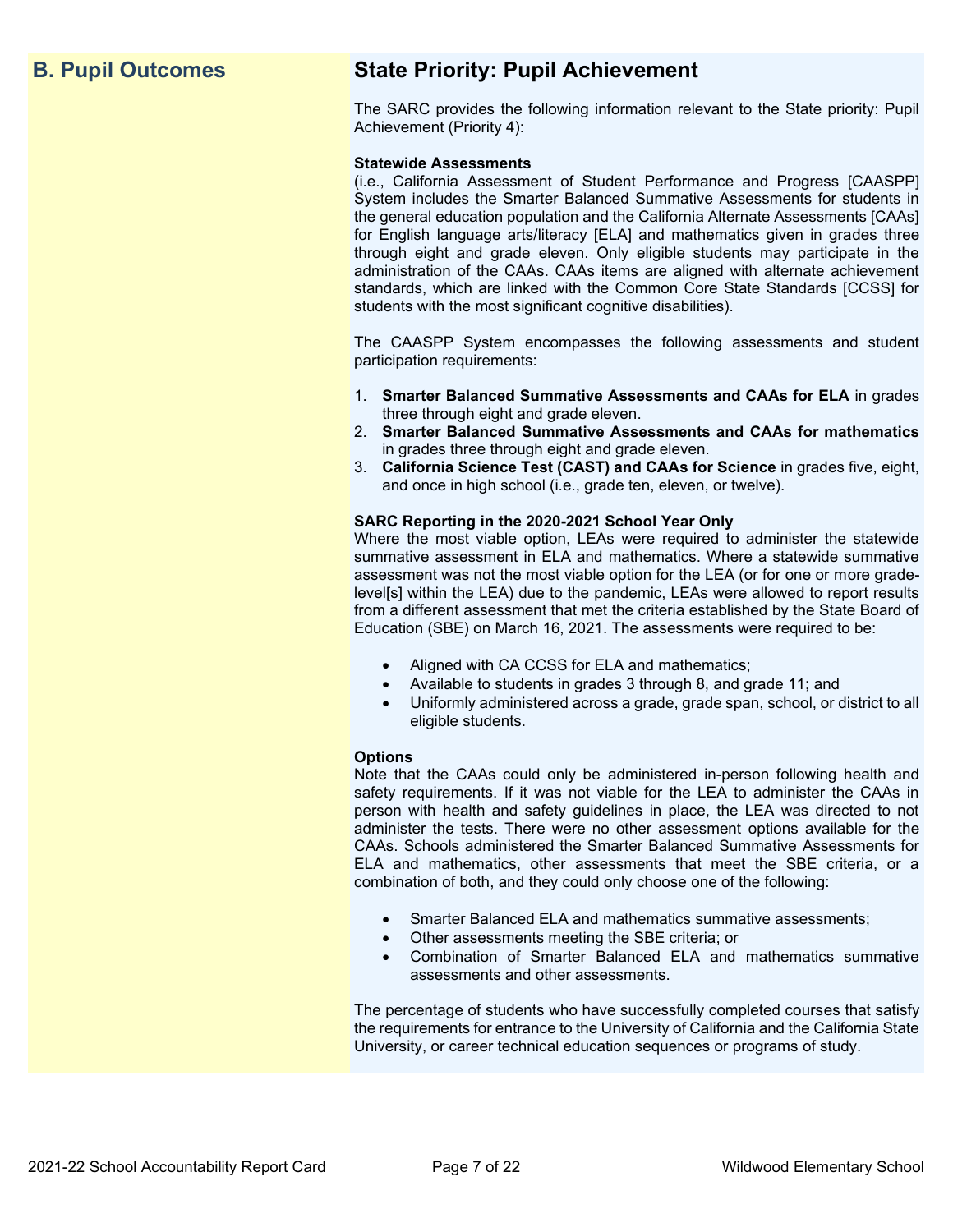## **Percentage of Students Meeting or Exceeding the State Standard on CAASPP**

This table displays CAASPP test results in ELA and mathematics for all students grades three through eight and grade eleven taking and completing a state-administered assessment.

The 2019-2020 data cells with N/A values indicate that the 2019-2020 data are not available due to the COVID-19 pandemic and resulting summative test suspension. The Executive Order N-30-20 was issued which waived the assessment, accountability, and reporting requirements for the 2019-2020 school year.

The 2020-2021 data cells have N/A values because these data are not comparable to other year data due to the COVID-19 pandemic during the 2020-2021 school year. Where the CAASPP assessments in ELA and/or mathematics is not the most viable option, the LEAs were allowed to administer local assessments. Therefore, the 2020-2021 data between school years for the school, district, state are not an accurate comparison. As such, it is inappropriate to compare results of the 2020-2021 school year to other school years.

| Subject                                                              | <b>School</b><br>2019-20 | <b>School</b><br>2020-21 | <b>District</b><br>2019-20 | <b>District</b><br>2020-21 | <b>State</b><br>2019-20 | <b>State</b><br>2020-21 |
|----------------------------------------------------------------------|--------------------------|--------------------------|----------------------------|----------------------------|-------------------------|-------------------------|
| <b>English Language Arts/Literacy</b><br>$\left($ grades 3-8 and 11) | N/A                      | N/A                      | N/A                        | N/A                        | N/A                     | N/A                     |
| <b>Mathematics</b><br>$(grades 3-8 and 11)$                          | N/A                      | N/A                      | N/A                        | N/A                        | N/A                     | N/A                     |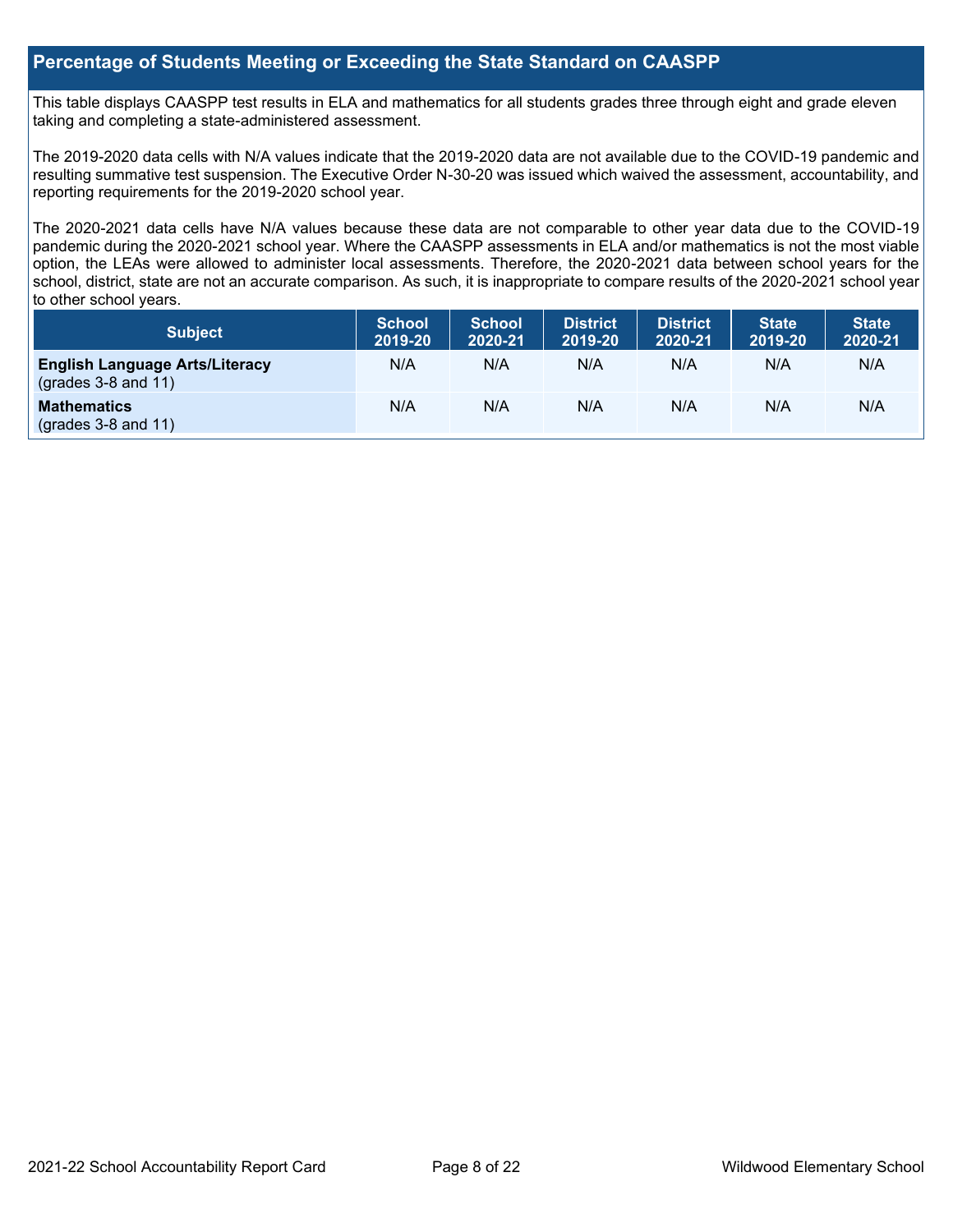## **2020-21 CAASPP Test Results in ELA by Student Group**

This table displays CAASPP test results in ELA by student group for students grades three through eight and grade eleven taking and completing a state-administered assessment. The CDE will populate this table for schools in cases where the school administered the CAASPP assessment. In cases where the school administered a local assessment instead of CAASPP, the CDE will populate this table with "NT" values, meaning this school did not test students using the CAASPP. See the local assessment(s) table for more information.

| <b>CAASPP</b><br><b>Student Groups</b>               | <b>CAASPP</b><br><b>Total</b><br><b>Enrollment</b> | <b>CAASPP</b><br><b>Number</b><br><b>Tested</b> | <b>CAASPP</b><br><b>Percent</b><br><b>Tested</b> | <b>CAASPP</b><br><b>Percent</b><br><b>Not Tested</b> | <b>CAASPP</b><br><b>Percent</b><br><b>Met or</b><br><b>Exceeded</b> |
|------------------------------------------------------|----------------------------------------------------|-------------------------------------------------|--------------------------------------------------|------------------------------------------------------|---------------------------------------------------------------------|
| <b>All Students</b>                                  | 145                                                | 141                                             | 97.24                                            | 2.76                                                 | 88.65                                                               |
| <b>Female</b>                                        | 70                                                 | 68                                              | 97.14                                            | 2.86                                                 | 92.65                                                               |
| <b>Male</b>                                          | 75                                                 | 73                                              | 97.33                                            | 2.67                                                 | 84.93                                                               |
| American Indian or Alaska Native                     | $\mathbf 0$                                        | $\mathbf 0$                                     | $\mathbf 0$                                      | $\mathbf 0$                                          | $\mathbf 0$                                                         |
| <b>Asian</b>                                         | 16                                                 | 16                                              | 100                                              | $\Omega$                                             | 93.75                                                               |
| <b>Black or African American</b>                     | --                                                 | $\overline{\phantom{a}}$                        | $-$                                              | $\overline{\phantom{a}}$                             | --                                                                  |
| <b>Filipino</b>                                      | $\Omega$                                           | $\mathbf{0}$                                    | $\mathbf{0}$                                     | $\Omega$                                             | $\mathbf{0}$                                                        |
| <b>Hispanic or Latino</b>                            | 16                                                 | 16                                              | 100                                              | $\mathbf{0}$                                         | 81.25                                                               |
| <b>Native Hawaiian or Pacific Islander</b>           | $\mathbf 0$                                        | $\mathbf 0$                                     | 0                                                | 0                                                    | $\pmb{0}$                                                           |
| <b>Two or More Races</b>                             | 28                                                 | 26                                              | 92.86                                            | 7.14                                                 | 96.15                                                               |
| <b>White</b>                                         | 82                                                 | 80                                              | 97.56                                            | 2.44                                                 | 86.25                                                               |
| <b>English Learners</b>                              | $- -$                                              | $\overline{\phantom{a}}$                        | --                                               | $-$                                                  | --                                                                  |
| <b>Foster Youth</b>                                  | $\Omega$                                           | $\mathbf 0$                                     | $\mathbf{0}$                                     | $\mathbf{0}$                                         | $\mathbf{0}$                                                        |
| <b>Homeless</b>                                      | $\mathbf 0$                                        | $\pmb{0}$                                       | $\mathbf 0$                                      | $\mathbf 0$                                          | $\mathbf 0$                                                         |
| <b>Military</b>                                      | $\mathbf 0$                                        | $\pmb{0}$                                       | $\mathbf{0}$                                     | $\Omega$                                             | 0                                                                   |
| <b>Socioeconomically Disadvantaged</b>               | --                                                 | $\overline{\phantom{a}}$                        | --                                               | --                                                   | --                                                                  |
| <b>Students Receiving Migrant Education Services</b> | $\Omega$                                           | $\Omega$                                        | $\Omega$                                         | $\Omega$                                             | $\Omega$                                                            |
| <b>Students with Disabilities</b>                    | 24                                                 | 22                                              | 91.67                                            | 8.33                                                 | 72.73                                                               |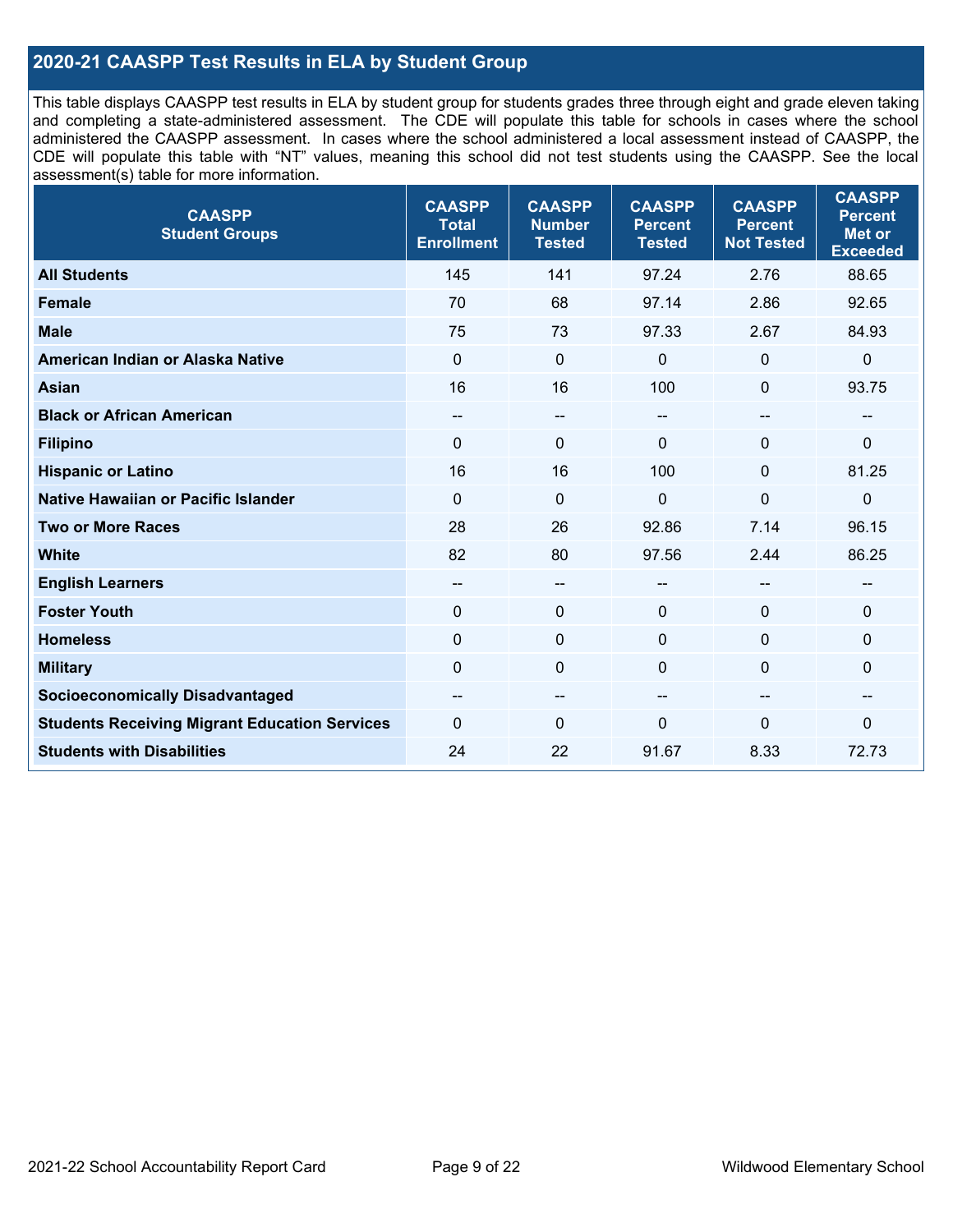## **2020-21 CAASPP Test Results in Math by Student Group**

This table displays CAASPP test results in Math by student group for students grades three through eight and grade eleven taking and completing a state-administered assessment. The CDE will populate this table for schools in cases where the school administered the CAASPP assessment. In cases where the school administered a local assessment instead of CAASPP, the CDE will populate this table with "NT" values, meaning this school did not test students using the CAASPP. See the local assessment(s) table for more information.

| <b>CAASPP</b><br><b>Student Groups</b>               | <b>CAASPP</b><br><b>Total</b><br><b>Enrollment</b> | <b>CAASPP</b><br><b>Number</b><br><b>Tested</b> | <b>CAASPP</b><br><b>Percent</b><br><b>Tested</b> | <b>CAASPP</b><br><b>Percent</b><br><b>Not Tested</b> | <b>CAASPP</b><br><b>Percent</b><br><b>Met or</b><br><b>Exceeded</b> |
|------------------------------------------------------|----------------------------------------------------|-------------------------------------------------|--------------------------------------------------|------------------------------------------------------|---------------------------------------------------------------------|
| <b>All Students</b>                                  | 145                                                | 141                                             | 97.24                                            | 2.76                                                 | 92.20                                                               |
| <b>Female</b>                                        | 70                                                 | 68                                              | 97.14                                            | 2.86                                                 | 92.65                                                               |
| <b>Male</b>                                          | 75                                                 | 73                                              | 97.33                                            | 2.67                                                 | 91.78                                                               |
| American Indian or Alaska Native                     | $\mathbf 0$                                        | 0                                               | 0                                                | $\overline{0}$                                       | $\mathbf 0$                                                         |
| <b>Asian</b>                                         | 16                                                 | 16                                              | 100.00                                           | 0.00                                                 | 93.75                                                               |
| <b>Black or African American</b>                     | $\hspace{0.05cm}$ – $\hspace{0.05cm}$              | --                                              | $\overline{\phantom{m}}$                         | $\overline{\phantom{a}}$                             | $\overline{\phantom{m}}$                                            |
| <b>Filipino</b>                                      | $\Omega$                                           | 0                                               | 0                                                | $\Omega$                                             | $\mathbf 0$                                                         |
| <b>Hispanic or Latino</b>                            | 16                                                 | 16                                              | 100.00                                           | 0.00                                                 | 87.50                                                               |
| <b>Native Hawaiian or Pacific Islander</b>           | 0                                                  | 0                                               | 0                                                | 0                                                    | $\mathbf 0$                                                         |
| <b>Two or More Races</b>                             | 28                                                 | 26                                              | 92.86                                            | 7.14                                                 | 92.31                                                               |
| <b>White</b>                                         | 82                                                 | 80                                              | 97.56                                            | 2.44                                                 | 93.75                                                               |
| <b>English Learners</b>                              | $\qquad \qquad -$                                  | $-$                                             | $- -$                                            | --                                                   | --                                                                  |
| <b>Foster Youth</b>                                  | $\mathbf{0}$                                       | 0                                               | $\Omega$                                         | $\Omega$                                             | $\mathbf 0$                                                         |
| <b>Homeless</b>                                      | 0                                                  | 0                                               | $\mathbf 0$                                      | $\Omega$                                             | $\mathbf 0$                                                         |
| <b>Military</b>                                      | $\mathbf 0$                                        | 0                                               | 0                                                | $\Omega$                                             | $\pmb{0}$                                                           |
| <b>Socioeconomically Disadvantaged</b>               | $\hspace{0.05cm}$ – $\hspace{0.05cm}$              | --                                              | $\sim$                                           | $\sim$                                               | --                                                                  |
| <b>Students Receiving Migrant Education Services</b> | $\Omega$                                           | $\mathbf{0}$                                    | 0                                                | $\mathbf{0}$                                         | 0                                                                   |
| <b>Students with Disabilities</b>                    | 24                                                 | 22                                              | 91.67                                            | 8.33                                                 | 90.91                                                               |

## **2020-21 Local Assessment Test Results in ELA by Student Group**

This table displays Local Assessment test results in ELA by student group for students grades three through eight and grade eleven. LEAs/schools will populate this table for schools in cases where the school administered a local assessment. In cases where the school administered the CAASPP assessment, LEAs/schools will populate this table with "N/A" values in all cells, meaning this table is Not Applicable for this school.

| N/A<br><b>Student Groups</b> | N/A<br><b>Total</b><br><b>Enrollment</b> | N/A<br><b>Number</b><br><b>Tested</b> | N/A<br><b>Percent</b><br>Tested        | N/A<br><b>Percent</b><br><b>Not Tested</b> | N/A<br><b>Percent</b><br><b>At or Above</b><br><b>Grade Level</b> |
|------------------------------|------------------------------------------|---------------------------------------|----------------------------------------|--------------------------------------------|-------------------------------------------------------------------|
| <b>Hispanic or Latino</b>    |                                          |                                       |                                        |                                            | N/A                                                               |
| N/A<br><b>Student Groups</b> | N/A<br><b>Total</b><br><b>Enrollment</b> | N/A<br><b>Number</b><br><b>Tested</b> | N/A<br><b>Percent</b><br><b>Tested</b> | N/A<br><b>Percent</b><br>Not Tested        | N/A<br><b>Percent</b><br><b>At or Above</b><br><b>Grade Level</b> |
| <b>All Students</b>          | N/A                                      | N/A                                   | N/A                                    | N/A                                        | N/A                                                               |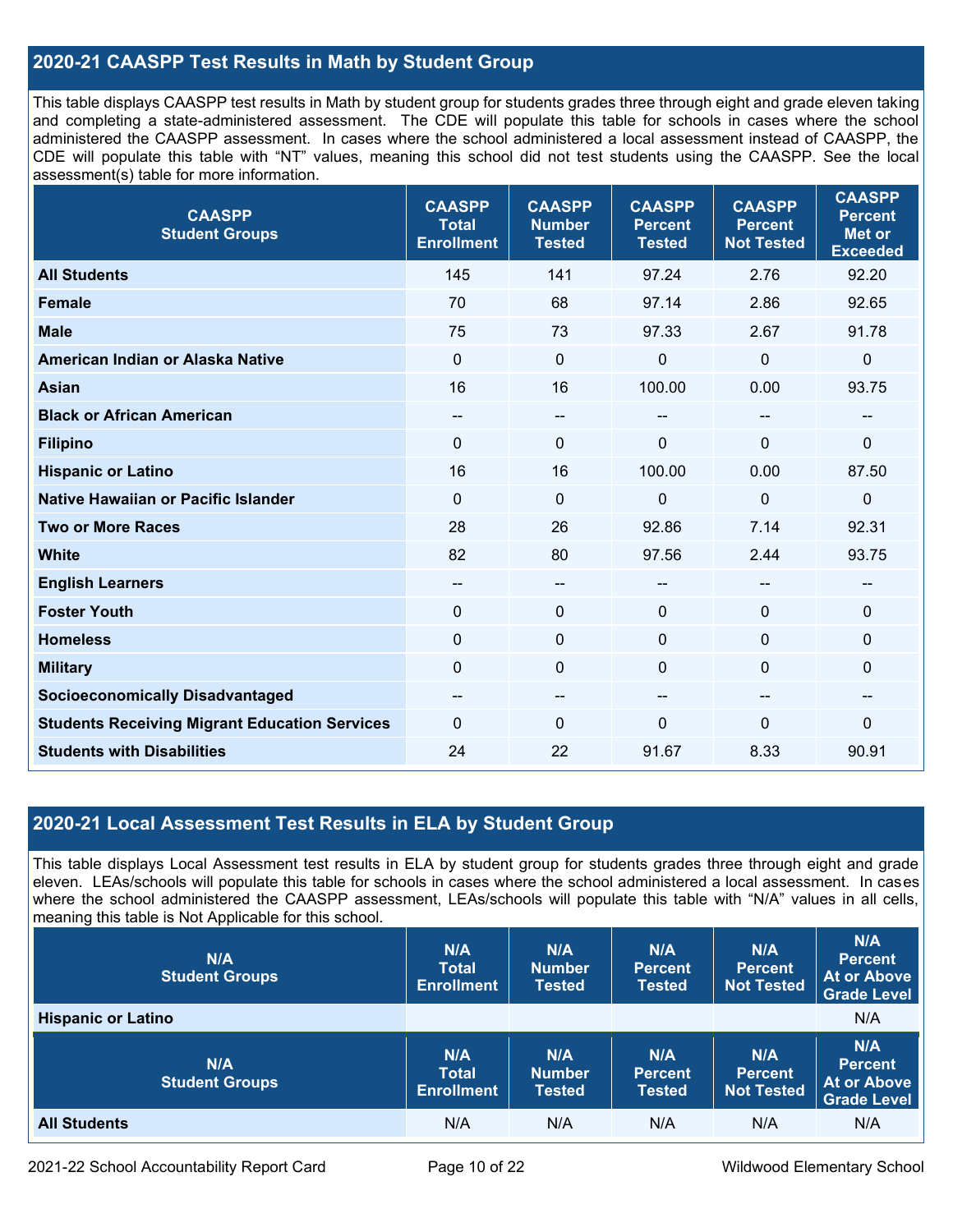| American Indian or Alaska Native                                                           | N/A                                      | N/A                                   | N/A                                    | N/A                                        | N/A                                                               |
|--------------------------------------------------------------------------------------------|------------------------------------------|---------------------------------------|----------------------------------------|--------------------------------------------|-------------------------------------------------------------------|
| Asian                                                                                      | N/A                                      | N/A                                   | N/A                                    |                                            | N/A                                                               |
| <b>Black or African American</b>                                                           | N/A                                      | N/A                                   |                                        |                                            | N/A                                                               |
| N/A<br><b>Student Groups</b>                                                               | N/A<br><b>Total</b><br><b>Enrollment</b> | N/A<br><b>Number</b><br><b>Tested</b> | N/A<br><b>Percent</b><br><b>Tested</b> | N/A<br><b>Percent</b><br><b>Not Tested</b> | N/A<br><b>Percent</b><br><b>At or Above</b><br><b>Grade Level</b> |
| N/A<br><b>Student Groups</b>                                                               | N/A<br>Total<br><b>Enrollment</b>        | N/A<br><b>Number</b><br>Tested        | N/A<br><b>Percent</b><br><b>Tested</b> | N/A<br><b>Percent</b><br><b>Not Tested</b> | N/A<br><b>Percent</b><br><b>At or Above</b><br><b>Grade Level</b> |
| N/A<br><b>Student Groups</b>                                                               | N/A<br><b>Total</b><br><b>Enrollment</b> | N/A<br><b>Number</b><br>Tested        | N/A<br><b>Percent</b><br><b>Tested</b> | N/A<br><b>Percent</b><br><b>Not Tested</b> | N/A<br><b>Percent</b><br>At or Above<br><b>Grade Level</b>        |
| *At or above the grade-level standard in the context of the local assessment administered. |                                          |                                       |                                        |                                            |                                                                   |

## **2020-21 Local Assessment Test Results in Math by Student Group**

This table displays Local Assessment test results in Math by student group for students grades three through eight and grade eleven. LEAs/schools will populate this table for schools in cases where the school administered a local assessment. In cases where the school administered the CAASPP assessment, LEAs/schools will populate this table with "N/A" values in all cells, meaning this table is Not Applicable for this school.

| N/A<br><b>Student Groups</b>                                                               | N/A<br><b>Total</b><br><b>Enrollment</b> | N/A<br><b>Number</b><br><b>Tested</b> | N/A<br><b>Percent</b><br><b>Tested</b> | N/A<br><b>Percent</b><br><b>Not Tested</b> | N/A<br><b>Percent</b><br><b>At or Above</b><br><b>Grade Level</b> |
|--------------------------------------------------------------------------------------------|------------------------------------------|---------------------------------------|----------------------------------------|--------------------------------------------|-------------------------------------------------------------------|
| <b>Two or More Races</b>                                                                   | N/A                                      | N/A                                   | N/A                                    | N/A                                        | N/A                                                               |
| <b>White</b>                                                                               | N/A                                      | N/A                                   | N/A                                    | N/A                                        | N/A                                                               |
| <b>Socioeconomically Disadvantaged</b>                                                     |                                          |                                       | N/A                                    |                                            |                                                                   |
| <b>Students with Disabilities</b>                                                          |                                          | N/A                                   | N/A                                    | N/A                                        |                                                                   |
| N/A<br><b>Student Groups</b>                                                               | N/A<br><b>Total</b><br><b>Enrollment</b> | N/A<br><b>Number</b><br><b>Tested</b> | N/A<br><b>Percent</b><br><b>Tested</b> | N/A<br><b>Percent</b><br><b>Not Tested</b> | N/A<br><b>Percent</b><br><b>At or Above</b><br><b>Grade Level</b> |
| N/A<br><b>Student Groups</b>                                                               | N/A<br><b>Total</b><br><b>Enrollment</b> | N/A<br><b>Number</b><br><b>Tested</b> | N/A<br><b>Percent</b><br><b>Tested</b> | N/A<br><b>Percent</b><br><b>Not Tested</b> | N/A<br><b>Percent</b><br><b>At or Above</b><br><b>Grade Level</b> |
| N/A<br><b>Student Groups</b>                                                               | N/A<br><b>Total</b><br><b>Enrollment</b> | N/A<br><b>Number</b><br><b>Tested</b> | N/A<br><b>Percent</b><br><b>Tested</b> | N/A<br><b>Percent</b><br><b>Not Tested</b> | N/A<br><b>Percent</b><br><b>At or Above</b><br><b>Grade Level</b> |
| N/A<br><b>Student Groups</b>                                                               | N/A<br><b>Total</b><br><b>Enrollment</b> | N/A<br><b>Number</b><br><b>Tested</b> | N/A<br><b>Percent</b><br><b>Tested</b> | N/A<br><b>Percent</b><br><b>Not Tested</b> | N/A<br><b>Percent</b><br><b>At or Above</b><br><b>Grade Level</b> |
| *At or above the grade-level standard in the context of the local assessment administered. |                                          |                                       |                                        |                                            |                                                                   |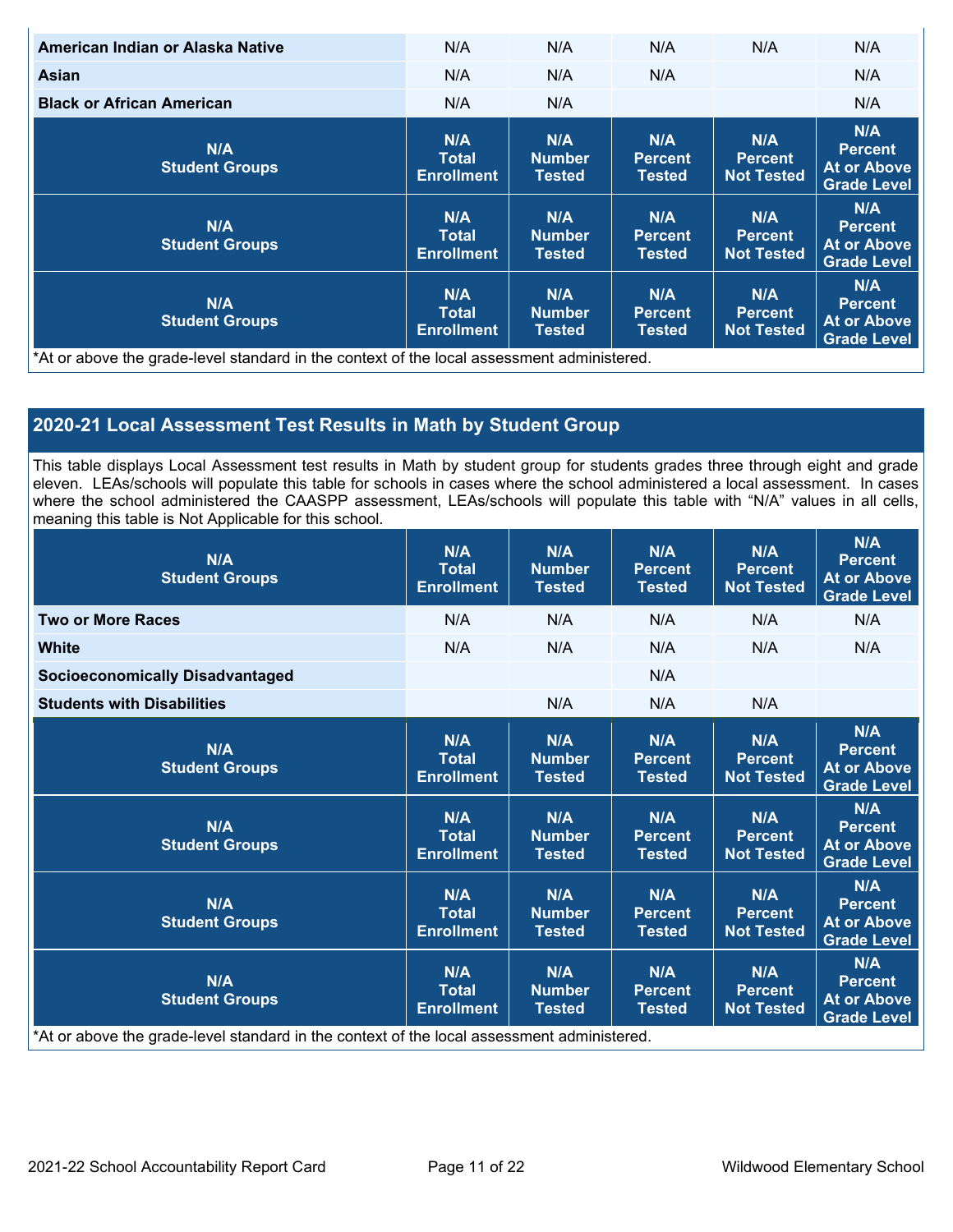## **CAASPP Test Results in Science for All Students**

This table displays the percentage of all students grades five, eight, and High School meeting or exceeding the State Standard.

The 2019-2020 data cells with N/A values indicate that the 2019-2020 data are not available due to the COVID-19 pandemic and resulting summative testing suspension. The Executive Order N-30-20 was issued which waived the assessment, accountability, and reporting requirements for the 2019-2020 school year.

For any 2020-2021 data cells with N/T values indicate that this school did not test students using the CAASPP Science.

| <b>Subject</b>                                  | <b>School</b> | <b>School</b> | <b>District</b> | <b>District</b> | <b>State</b> | <b>State</b> |
|-------------------------------------------------|---------------|---------------|-----------------|-----------------|--------------|--------------|
|                                                 | 2019-20       | 2020-21       | 2019-20         | 2020-21         | 2019-20      | 2020-21      |
| <b>Science</b><br>(grades 5, 8 and high school) | N/A           | 74.00         | N/A             | 68.86           | N/A          | 28.72        |

### **2020-21 CAASPP Test Results in Science by Student Group**

This table displays CAASPP test results in Science by student group for students grades five, eight, and High School. For any data cells with N/T values indicate that this school did not test students using the CAASPP Science.

| <b>Student Group</b>                                 | <b>Total</b><br><b>Enrollment</b> | <b>Number</b><br><b>Tested</b> | <b>Percent</b><br><b>Tested</b> | <b>Percent</b><br><b>Not Tested</b> | <b>Percent</b><br><b>Met or</b><br><b>Exceeded</b> |
|------------------------------------------------------|-----------------------------------|--------------------------------|---------------------------------|-------------------------------------|----------------------------------------------------|
| <b>All Students</b>                                  | 50                                | 50                             | 100.00                          | 0.00                                | 74.00                                              |
| <b>Female</b>                                        | 23                                | 23                             | 100.00                          | 0.00                                | 82.61                                              |
| <b>Male</b>                                          | 27                                | 27                             | 100.00                          | 0.00                                | 66.67                                              |
| American Indian or Alaska Native                     | $\Omega$                          | 0                              | 0                               | $\Omega$                            | $\mathbf 0$                                        |
| <b>Asian</b>                                         | --                                | --                             |                                 | --                                  |                                                    |
| <b>Black or African American</b>                     |                                   | --                             |                                 | --                                  |                                                    |
| <b>Filipino</b>                                      | $\Omega$                          | $\Omega$                       | $\mathbf{0}$                    | $\Omega$                            | $\mathbf{0}$                                       |
| <b>Hispanic or Latino</b>                            | $\sim$                            | $\qquad \qquad -$              | $\sim$                          | --                                  | $- -$                                              |
| <b>Native Hawaiian or Pacific Islander</b>           | 0                                 | $\mathbf 0$                    | $\mathbf{0}$                    | $\overline{0}$                      | $\mathbf 0$                                        |
| <b>Two or More Races</b>                             | --                                | --                             |                                 | --                                  |                                                    |
| <b>White</b>                                         | 31                                | 31                             | 100.00                          | 0.00                                | 74.19                                              |
| <b>English Learners</b>                              | $\Omega$                          | $\mathbf 0$                    | $\mathbf 0$                     | $\mathbf 0$                         | $\mathbf 0$                                        |
| <b>Foster Youth</b>                                  | 0                                 | $\mathbf 0$                    | $\mathbf 0$                     | $\mathbf 0$                         | $\mathbf 0$                                        |
| <b>Homeless</b>                                      | 0                                 | $\mathbf 0$                    | $\mathbf 0$                     | $\Omega$                            | $\mathbf 0$                                        |
| <b>Military</b>                                      | $\Omega$                          | $\mathbf 0$                    | $\mathbf{0}$                    | $\Omega$                            | $\mathbf{0}$                                       |
| <b>Socioeconomically Disadvantaged</b>               | $\Omega$                          | $\mathbf 0$                    | $\mathbf{0}$                    | $\Omega$                            | $\mathbf 0$                                        |
| <b>Students Receiving Migrant Education Services</b> | 0                                 | $\mathbf 0$                    | $\Omega$                        | $\overline{0}$                      | $\mathbf{0}$                                       |
| <b>Students with Disabilities</b>                    | --                                | --                             | --                              | --                                  | --                                                 |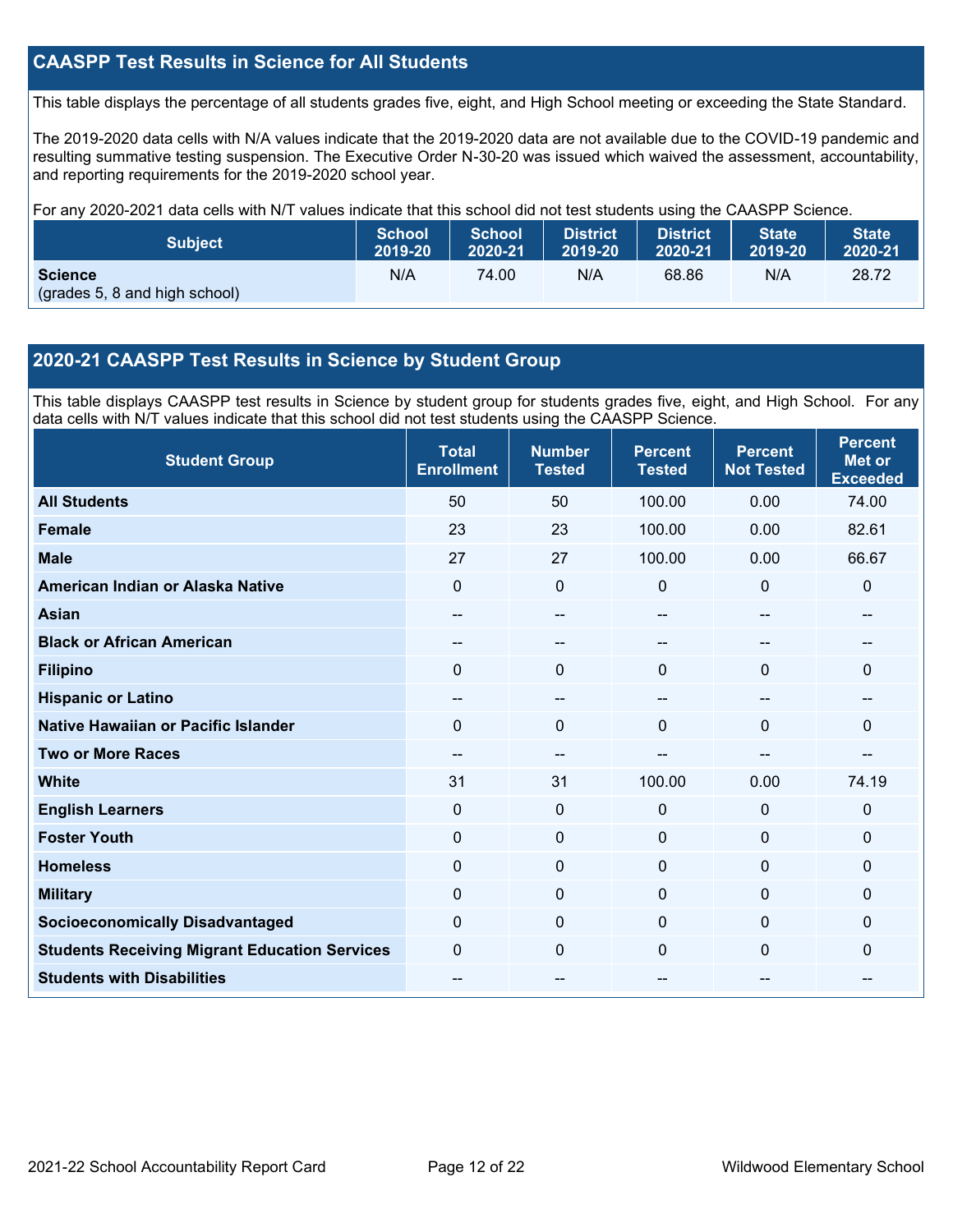## **B. Pupil Outcomes State Priority: Other Pupil Outcomes**

The SARC provides the following information relevant to the State priority: Other Pupil Outcomes (Priority 8): Pupil outcomes in the subject area of physical education.

## **2020-21 California Physical Fitness Test Results**

Due to the COVID-19 crisis, the Physical Fitness Test was suspended during the 2020-2021 school year and therefore no data are reported and each cell in this table is populated with "N/A."

| <b>Grade Level</b> | <b>Four of Six Fitness Standards</b> | <b>Five of Six Fitness Standards</b> | Percentage of Students Meeting   Percentage of Students Meeting   Percentage of Students Meeting  <br><b>Six of Six Fitness Standards</b> |
|--------------------|--------------------------------------|--------------------------------------|-------------------------------------------------------------------------------------------------------------------------------------------|
| Grade 5            | N/A                                  | N/A                                  | N/A                                                                                                                                       |
| Grade 7            | N/A                                  | N/A                                  | N/A                                                                                                                                       |
| Grade 9            | N/A                                  | N/A                                  | N/A                                                                                                                                       |

## **C. Engagement State Priority: Parental Involvement**

The SARC provides the following information relevant to the State priority: Parental Involvement (Priority 3): Efforts the school district makes to seek parent input in making decisions regarding the school district and at each school site.

### **2021-22 Opportunities for Parental Involvement**

Parents and the community are very supportive of the education program at Wildwood School. Numerous programs and activities are enriched by the generous contributions from the Wildwood Parents Club, the Wildwood Dads Club, the Piedmont Educational Foundation, School Parcel Taxes and Bond Measures. Opportunities for parent involvement at the school level are communicated through a weekly newsletter, attending Courtyard chats with the principal and through our parent clubs. Parent Club board positions include positions for liaisons between community support groups and the school. Opportunities for parent volunteer roles in classrooms and teacher specialist programs are communicated by teachers. All parent are welcomed and encouraged to attend an annual Back to School Night and a formal parent teacher conference as well as to reach out to their child's teacher when questions arise.

Wildwood Parents Organization:<http://www.piedmont.k12.ca.us/wildwood/support/contact-wpc> Wildwood Dad's Club:<https://www.facebook.com/WILDWOODDADSCLUB/> Piedmont Arts Fund:<https://piedmontartsfund.org/> PRAISE (special education):<http://piedmontpraise.org/> Piedmont Educational Foundation:<http://www.piedmontedfoundation.org/>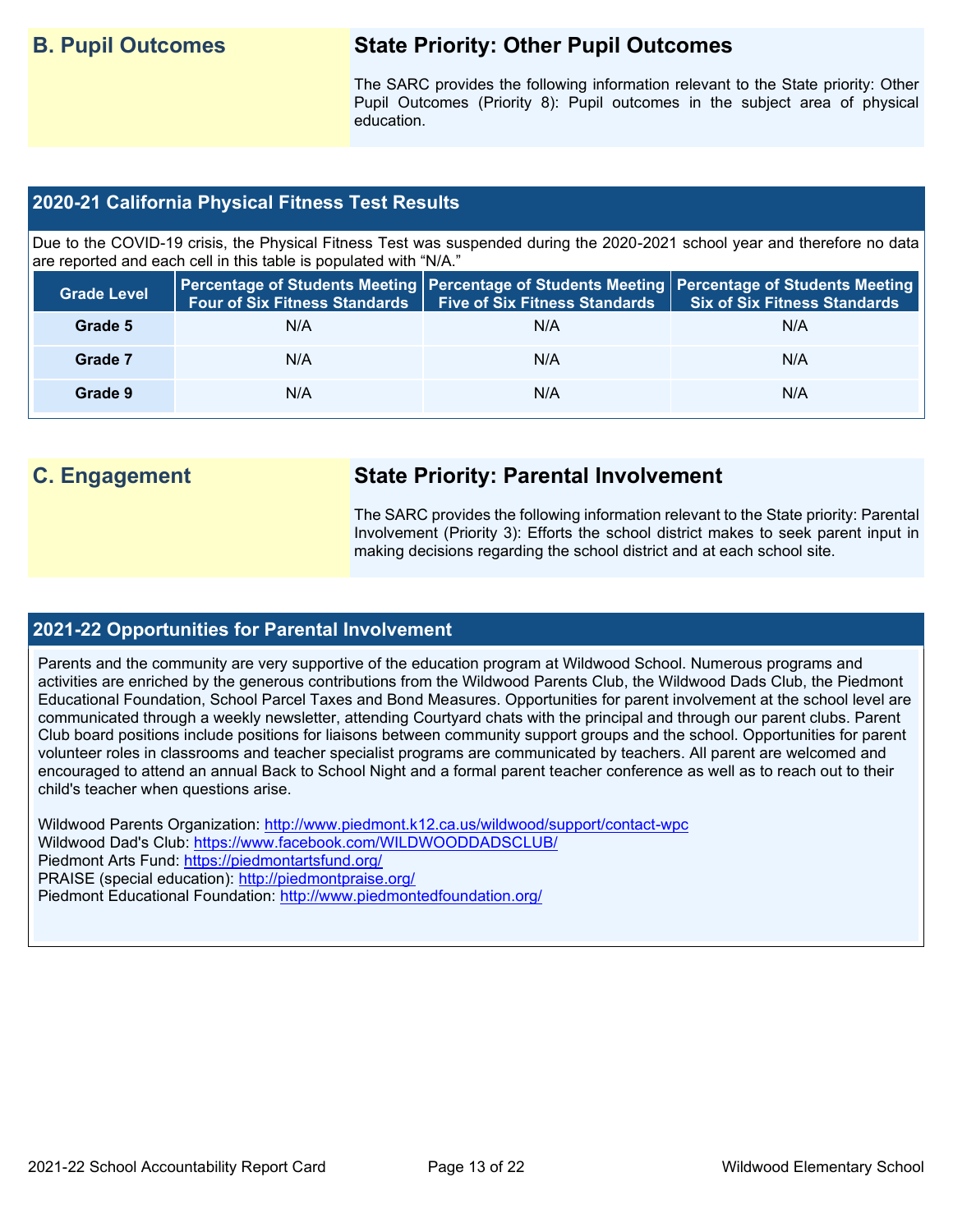## **2020-21 Chronic Absenteeism by Student Group**

| <b>Student Group</b>                                 | <b>Cumulative</b><br><b>Enrollment</b> | <b>Chronic</b><br><b>Absenteeism</b><br><b>Eligible Enrollment</b> | <b>Chronic</b><br><b>Absenteeism</b><br><b>Count</b> | <b>Chronic</b><br><b>Absenteeism</b><br><b>Rate</b> |
|------------------------------------------------------|----------------------------------------|--------------------------------------------------------------------|------------------------------------------------------|-----------------------------------------------------|
| <b>All Students</b>                                  | 274                                    | 272                                                                | $\overline{2}$                                       | 0.7                                                 |
| <b>Female</b>                                        | 121                                    | 119                                                                | 1                                                    | 0.8                                                 |
| <b>Male</b>                                          | 153                                    | 153                                                                | 1                                                    | 0.7                                                 |
| American Indian or Alaska Native                     | $\Omega$                               | $\mathbf{0}$                                                       | $\mathbf{0}$                                         | 0.0                                                 |
| <b>Asian</b>                                         | 28                                     | 27                                                                 | $\mathbf 0$                                          | 0.0                                                 |
| <b>Black or African American</b>                     | $\overline{4}$                         | 4                                                                  | $\mathbf{0}$                                         | 0.0                                                 |
| <b>Filipino</b>                                      | $\overline{2}$                         | $\overline{2}$                                                     | $\mathbf 0$                                          | 0.0                                                 |
| <b>Hispanic or Latino</b>                            | 34                                     | 34                                                                 | $\mathbf 0$                                          | 0.0                                                 |
| <b>Native Hawaiian or Pacific Islander</b>           | $\mathbf{0}$                           | $\mathbf 0$                                                        | $\mathbf{0}$                                         | 0.0                                                 |
| <b>Two or More Races</b>                             | 53                                     | 53                                                                 | $\mathbf{0}$                                         | 0.0                                                 |
| <b>White</b>                                         | 153                                    | 152                                                                | 2                                                    | 1.3                                                 |
| <b>English Learners</b>                              | 10                                     | 10                                                                 | $\mathbf{0}$                                         | 0.0                                                 |
| <b>Foster Youth</b>                                  | $\mathbf{0}$                           | $\overline{0}$                                                     | $\Omega$                                             | 0.0                                                 |
| <b>Homeless</b>                                      | $\mathbf{0}$                           | 0                                                                  | $\Omega$                                             | 0.0                                                 |
| <b>Socioeconomically Disadvantaged</b>               | 8                                      | 8                                                                  | $\Omega$                                             | 0.0                                                 |
| <b>Students Receiving Migrant Education Services</b> | $\mathbf{0}$                           | $\Omega$                                                           | $\mathbf{0}$                                         | 0.0                                                 |
| <b>Students with Disabilities</b>                    | 41                                     | 41                                                                 | 1                                                    | 2.4                                                 |

## **C. Engagement State Priority: School Climate**

The SARC provides the following information relevant to the State priority: School Climate (Priority 6):

- Pupil suspension rates;
- Pupil expulsion rates; and
- Other local measures on the sense of safety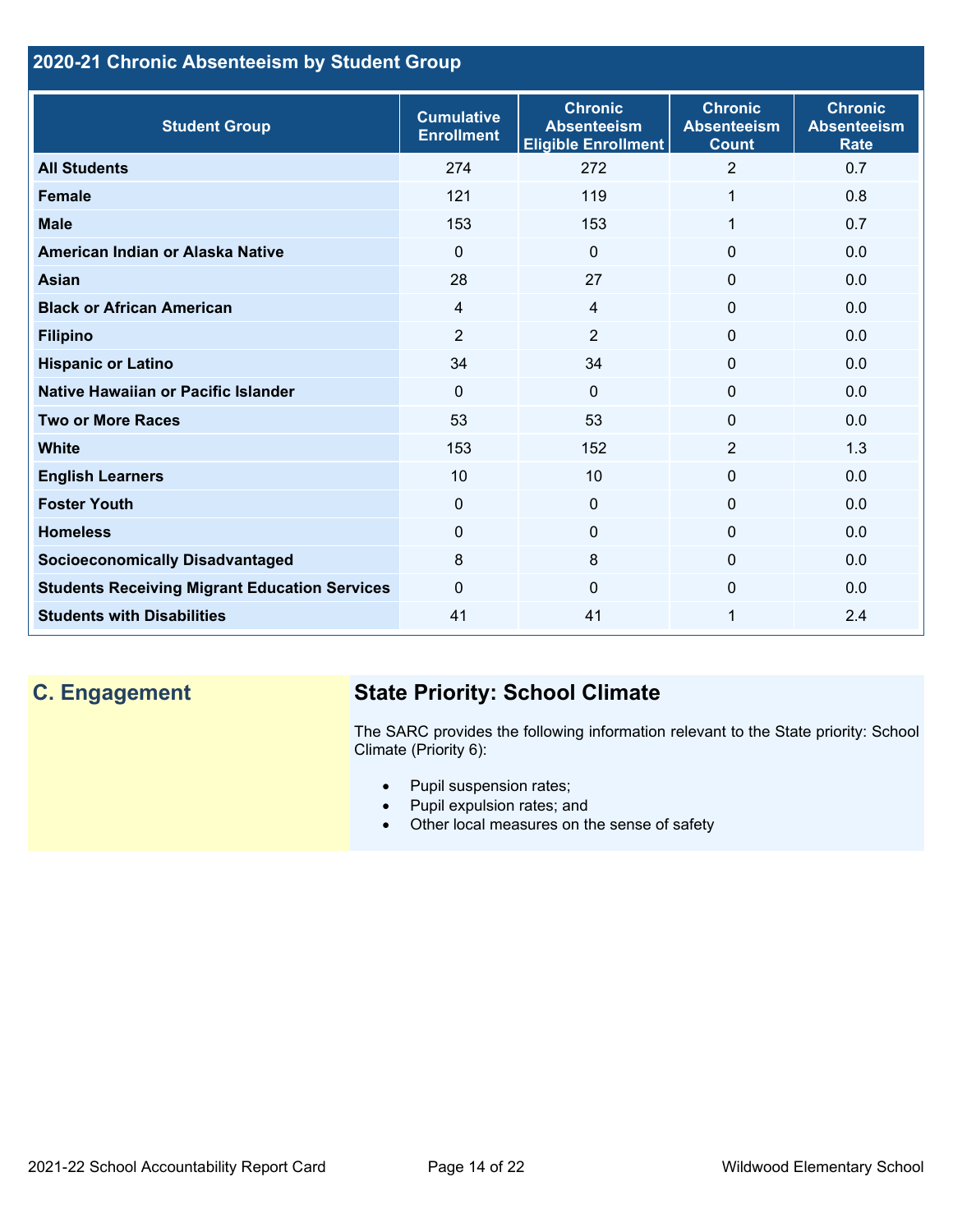## **Suspensions and Expulsions**

This table displays suspensions and expulsions data collected between July through June, each full school year respectively. Data collected during the 2020-21 school year may not be comparable to earlier years of this collection due to differences in learning mode instruction in response to the COVID-19 pandemic.

| <b>Subject</b>     | <b>School</b><br>2018-19 | <b>School</b><br>2020-21 | <b>District</b><br>2018-19 | <b>District</b><br>2020-21 | <b>State</b><br>2018-19 | <b>State</b><br>2020-21 |
|--------------------|--------------------------|--------------------------|----------------------------|----------------------------|-------------------------|-------------------------|
| <b>Suspensions</b> | 0.34                     | 0.00                     | 0.68                       | 0.00                       | 3.47                    | 0.20                    |
| <b>Expulsions</b>  | 0.00                     | 0.00                     | 0.00                       | 0.00                       | 0.08                    | 0.00                    |

This table displays suspensions and expulsions data collected between July through February, partial school year due to the COVID-19 pandemic. The 2019-2020 suspensions and expulsions rate data are not comparable to other year data because the 2019-2020 school year is a partial school year due to the COVID-19 crisis. As such, it would be inappropriate to make any comparisons in rates of suspensions and expulsions in the 2019-2020 school year compared to other school years.

| <b>Subject</b>     | <b>School</b><br>2019-20 | <b>District</b><br>2019-20 | <b>State</b><br>2019-20 |
|--------------------|--------------------------|----------------------------|-------------------------|
| <b>Suspensions</b> | 0.35                     | 0.23                       | 2.45                    |
| <b>Expulsions</b>  | 0.00                     | 0.00                       | 0.05                    |

## **2020-21 Suspensions and Expulsions by Student Group**

| <b>Student Group</b>                                 | <b>Suspensions Rate</b> | <b>Expulsions Rate</b> |
|------------------------------------------------------|-------------------------|------------------------|
| <b>All Students</b>                                  | 0.00                    | 0.00                   |
| <b>Female</b>                                        | 0.00                    | 0.00                   |
| <b>Male</b>                                          | 0.00                    | 0.00                   |
| American Indian or Alaska Native                     | 0.00                    | 0.00                   |
| <b>Asian</b>                                         | 0.00                    | 0.00                   |
| <b>Black or African American</b>                     | 0.00                    | 0.00                   |
| <b>Filipino</b>                                      | 0.00                    | 0.00                   |
| <b>Hispanic or Latino</b>                            | 0.00                    | 0.00                   |
| Native Hawaiian or Pacific Islander                  | 0.00                    | 0.00                   |
| <b>Two or More Races</b>                             | 0.00                    | 0.00                   |
| <b>White</b>                                         | 0.00                    | 0.00                   |
| <b>English Learners</b>                              | 0.00                    | 0.00                   |
| <b>Foster Youth</b>                                  | 0.00                    | 0.00                   |
| <b>Homeless</b>                                      | 0.00                    | 0.00                   |
| <b>Socioeconomically Disadvantaged</b>               | 0.00                    | 0.00                   |
| <b>Students Receiving Migrant Education Services</b> | 0.00                    | 0.00                   |
| <b>Students with Disabilities</b>                    | 0.00                    | 0.00                   |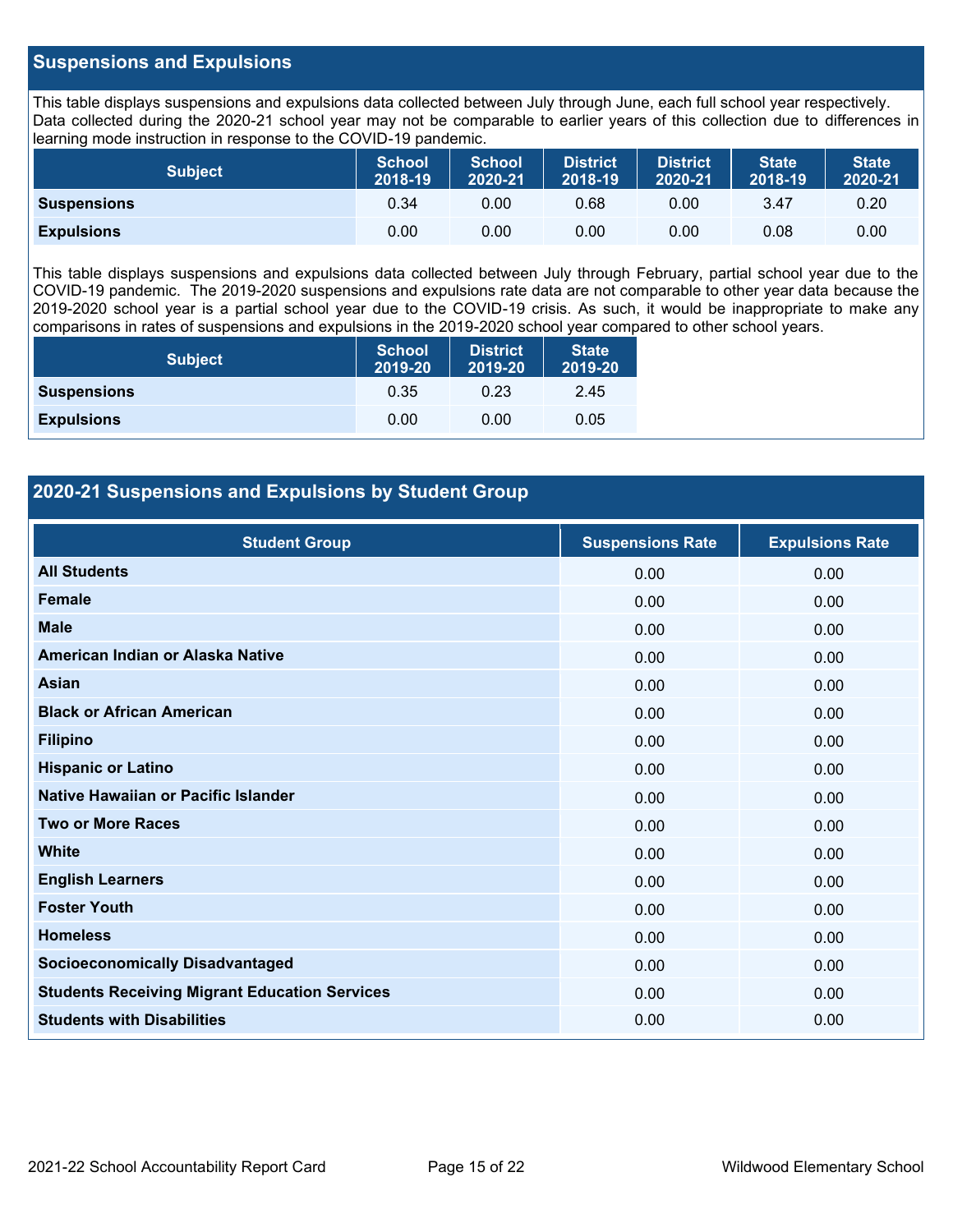## **2021-22 School Safety Plan**

The safety of students and staff is a primary concern of Wildwood school. To help support student safety, the Wildwood campus is locked during the instructional day. Parents are notified where students are to wait while gathering to enter the school and when site supervision begins. An onsite program run by Piedmont Parks and Recreation staff through a Schoolmates program is available for parent needing childcare before and after school. Teachers and para-educators supervise students during recesses. At lunch, para-educators and a school custodian fulfill the roles of noon supervisors. All visitors to the campus must be buzzed in to check in at the office.

The Comprehensive School Safety Plan is reviewed and approved each fall by the School Site Council; revisions are shared immediately with all members of the staff. Key elements of the Safety Plan include emergency evacuation procedures, District sexual harassment policies, and codes of student behavior. The school is in compliance with all the laws, rules, and regulations pertaining to hazardous materials and state earthquake standards. Fire, lockdown, shelter in place and earthquake drills are conducted on a regular basis throughout the school year.

## **D. Other SARC Information Information Required in the SARC**

The information in this section is required to be in the SARC but is not included in the state priorities for LCFF.

### **2018-19 Elementary Average Class Size and Class Size Distribution**

This table displays the 2018-19 average class size and class size distribution. The columns titled "Number of Classes" indicates how many classes fall into each size category (a range of total students per class). The "Other" category is for multigrade level classes.

| <b>Grade Level</b> | <b>Average</b><br><b>Class Size</b> | <b>1-20 Students</b> | Number of Classes with   Number of Classes with   Number of Classes with<br>21-32 Students | 33+ Students |
|--------------------|-------------------------------------|----------------------|--------------------------------------------------------------------------------------------|--------------|
| Κ                  | 140                                 |                      |                                                                                            |              |
|                    | 24                                  |                      |                                                                                            |              |
|                    | 24                                  |                      | ົ                                                                                          |              |
|                    | 23                                  |                      | ◠                                                                                          |              |
|                    | 23                                  |                      |                                                                                            |              |
|                    | 74                                  |                      |                                                                                            |              |
|                    |                                     |                      |                                                                                            |              |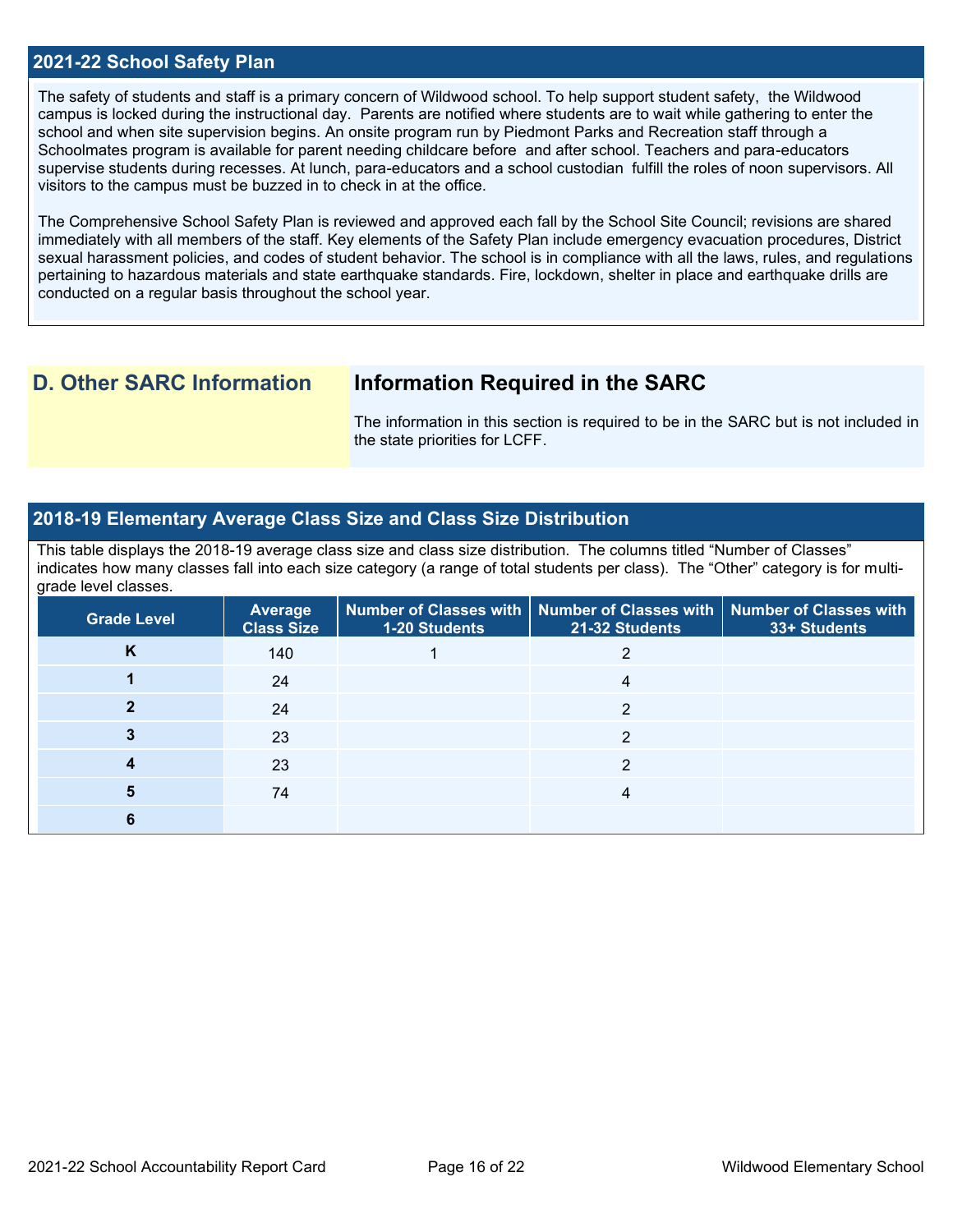## **2019-20 Elementary Average Class Size and Class Size Distribution**

This table displays the 2019-20 average class size and class size distribution. The columns titled "Number of Classes" indicates how many classes fall into each size category (a range of total students per class). The "Other" category is for multi-grade level classes.

| <b>Grade Level</b> | Average<br><b>Class Size</b> | Number of Classes with<br>1-20 Students | Number of Classes with<br>21-32 Students | <b>Number of Classes with</b><br>33+ Students |
|--------------------|------------------------------|-----------------------------------------|------------------------------------------|-----------------------------------------------|
| K                  | 21                           | 3                                       | 6                                        |                                               |
|                    | 22                           |                                         | 11                                       |                                               |
|                    | 24                           |                                         | 10                                       |                                               |
| 3                  | 24                           |                                         | 9                                        |                                               |
| 4                  | 24                           |                                         | 10                                       |                                               |
| 5                  | 25                           |                                         | 11                                       |                                               |
| 6                  |                              |                                         |                                          |                                               |
| <b>Other</b>       | 17                           |                                         |                                          |                                               |

## **2020-21 Elementary Average Class Size and Class Size Distribution**

This table displays the 2020-21 average class size and class size distribution. The columns titled "Number of Classes" indicates how many classes fall into each size category (a range of total students per class). The "Other" category is for multi-grade level classes.

| <b>Grade Level</b> | <b>Average</b><br><b>Class Size</b> | 1-20 Students | Number of Classes with   Number of Classes with   Number of Classes with<br>21-32 Students | 33+ Students |
|--------------------|-------------------------------------|---------------|--------------------------------------------------------------------------------------------|--------------|
| K                  | 15                                  | 14            |                                                                                            |              |
|                    | 18                                  | 9             | 5                                                                                          |              |
|                    | 19                                  | 10            | 6                                                                                          |              |
|                    | 19                                  |               | 12                                                                                         |              |
|                    | 21                                  |               | 12                                                                                         |              |
| 5                  | 22                                  |               | 12                                                                                         |              |
| Ю                  |                                     |               |                                                                                            |              |

## **2020-21 Ratio of Pupils to Academic Counselor**

This table displays the ratio of pupils to Academic Counselor. One full time equivalent (FTE) equals one staff member working full time; one FTE could also represent two staff members who each work 50 percent of full time.

| <b>Title</b>                        | <b>Ratio</b> |
|-------------------------------------|--------------|
| <b>Pupils to Academic Counselor</b> | 660          |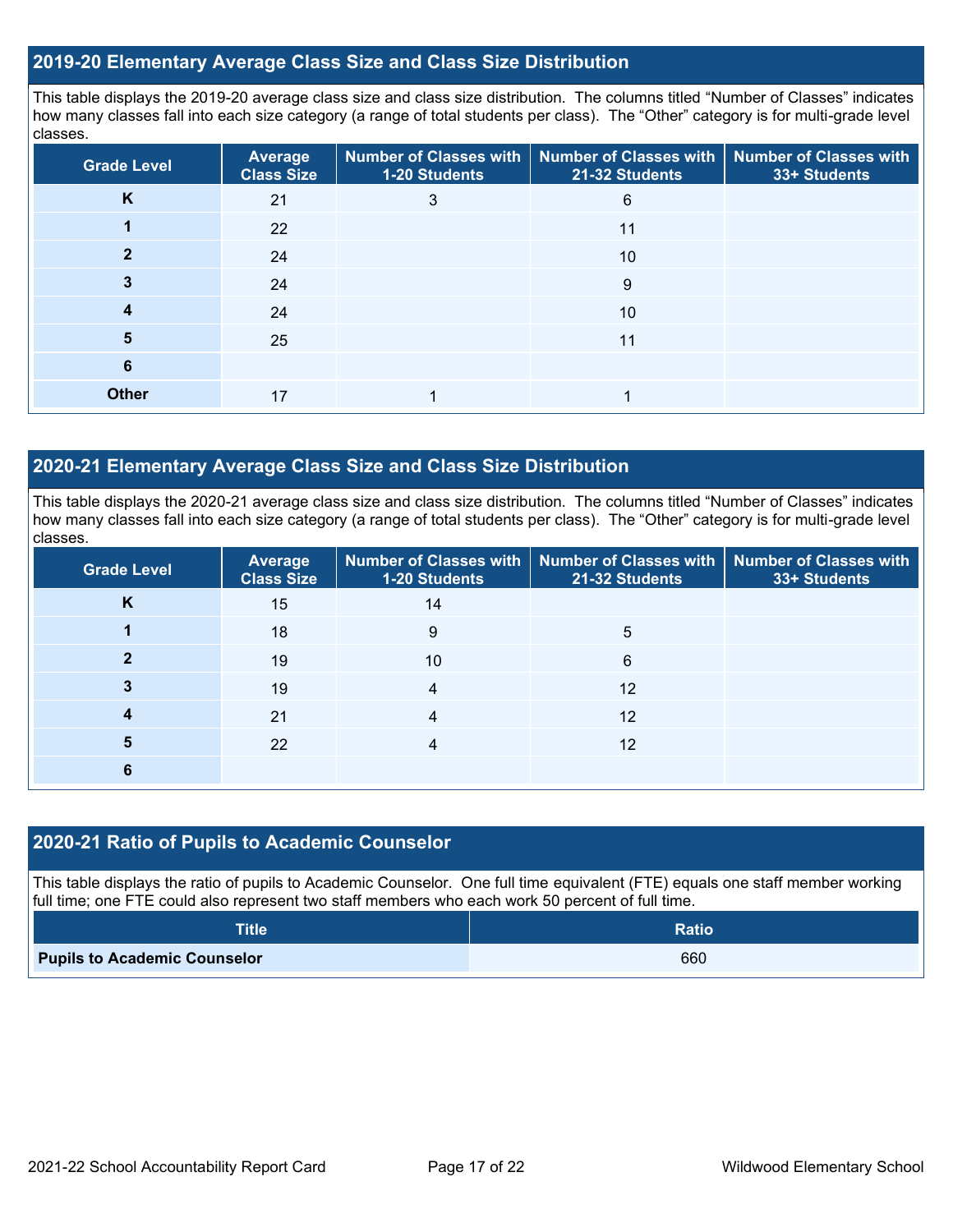## **2020-21 Student Support Services Staff**

This table displays the number of FTE support staff assigned to this school. One full time equivalent (FTE) equals one staff member working full time; one FTE could also represent two staff members who each work 50 percent of full time.

| <b>Title</b>                                                         | <b>Number of FTE Assigned to School</b> |
|----------------------------------------------------------------------|-----------------------------------------|
| <b>Counselor (Academic, Social/Behavioral or Career Development)</b> | 0.4                                     |
| Library Media Teacher (Librarian)                                    | 0.8                                     |
| <b>Library Media Services Staff (Paraprofessional)</b>               | 0.8                                     |
| <b>Psychologist</b>                                                  | 0.8                                     |
| <b>Social Worker</b>                                                 | $\mathbf{0}$                            |
| <b>Speech/Language/Hearing Specialist</b>                            | 0.8                                     |
| <b>Resource Specialist (non-teaching)</b>                            | $\mathbf{0}$                            |
| <b>Other</b>                                                         | 1.2                                     |

## **2019-20 Expenditures Per Pupil and School Site Teacher Salaries**

This table displays the 2019-20 expenditures per pupil and average teach salary for this school. Cells with N/A values do not require data.

| <b>Level</b>                                         | <b>Total</b><br><b>Expenditures</b><br><b>Per Pupil</b> | <b>Expenditures</b><br><b>Per Pupil</b><br>(Restricted) | <b>Expenditures</b><br><b>Per Pupil</b><br>(Unrestricted) | Average<br><b>Teacher</b><br><b>Salary</b> |
|------------------------------------------------------|---------------------------------------------------------|---------------------------------------------------------|-----------------------------------------------------------|--------------------------------------------|
| <b>School Site</b>                                   | 13,606                                                  | 3,516                                                   | 10.090                                                    | 91,147                                     |
| <b>District</b>                                      | N/A                                                     | N/A                                                     | 10.333                                                    | 91.257                                     |
| <b>Percent Difference - School Site and District</b> | N/A                                                     | N/A                                                     | $-2.4$                                                    | 199.6                                      |
| <b>State</b>                                         |                                                         |                                                         | \$8,444                                                   | \$77,042                                   |
| <b>Percent Difference - School Site and State</b>    | N/A                                                     | N/A                                                     | 17.8                                                      | 16.8                                       |

## **2020-21 Types of Services Funded**

Services for students with special needs are provided through a comprehensive special education program. Expanded Learning Opportunity funds are being implemented this year to provide tutoring to address any learning gaps or inadequate preparation due to pandemic conditions.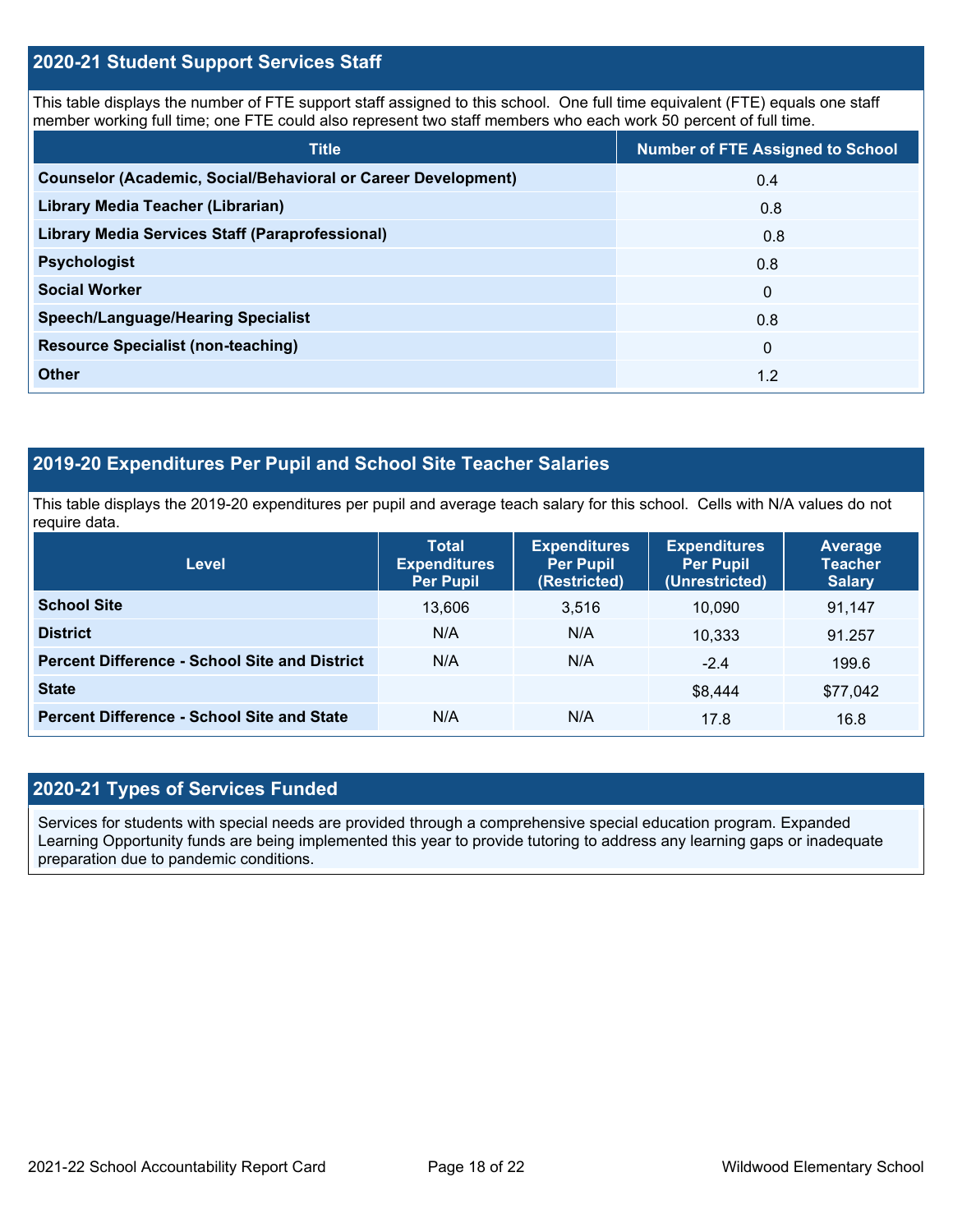## **2019-20 Teacher and Administrative Salaries**

This table displays the 2019-20 Teacher and Administrative salaries. For detailed information on salaries, see the CDE Certification Salaries & Benefits web page at [http://www.cde.ca.gov/ds/fd/cs/.](http://www.cde.ca.gov/ds/fd/cs/)

| Category                                             | <b>District</b><br><b>Amount</b> | <b>State Average</b><br>for Districts<br>in Same Category |
|------------------------------------------------------|----------------------------------|-----------------------------------------------------------|
| <b>Beginning Teacher Salary</b>                      |                                  | \$48,119                                                  |
| <b>Mid-Range Teacher Salary</b>                      |                                  | \$74,665                                                  |
| <b>Highest Teacher Salary</b>                        |                                  | \$98,160                                                  |
| <b>Average Principal Salary (Elementary)</b>         |                                  | \$118,542                                                 |
| <b>Average Principal Salary (Middle)</b>             |                                  | \$125,068                                                 |
| <b>Average Principal Salary (High)</b>               |                                  | \$133,516                                                 |
| <b>Superintendent Salary</b>                         |                                  | \$194,199                                                 |
| <b>Percent of Budget for Teacher Salaries</b>        | 34%                              | 31%                                                       |
| <b>Percent of Budget for Administrative Salaries</b> | 5%                               | 6%                                                        |

### **Professional Development**

PUSD staff members build their knowledge of curriculum and their repertoire of instructional strategies by participating in various types of professional learning: local and national conferences, on and off-site workshops, coaching cycles, and as members of professional learning communities. One of three Professional Learning days is devoted to a Flex PD program where all teachers can write their own plan in lieu of participation in a District offering.

Professional Development during the 2021-2022 school year has addressed equity and inclusion goals defined in the district Local Control Accountability Plan (LCAP), student social emotional learning and MTSS. New curriculum adoption has also prompted professional learning sessions as part of implementation.

New teachers participate in a full day professional development orientation and are assigned a mentor as part of the Teacher Induction Program (TIP) or may participate with Teachers Engaged in Active Mentoring (TEAM). Tenured teachers can also participate in coaching by participating in Teachers Engaged in Active Mentoring (TEAM).

This table displays the number of school days dedicated to staff development and continuous improvement.

| <b>Subiect</b>                                                                  |  | $\vert$ 2019-20 $\vert$ 2020-21 $\vert$ 2021-22 $\vert$ |
|---------------------------------------------------------------------------------|--|---------------------------------------------------------|
| Number of school days dedicated to Staff Development and Continuous Improvement |  |                                                         |

# **Piedmont City Unified School District 2020-21 Local Accountability Report Card (LARC) Addendum**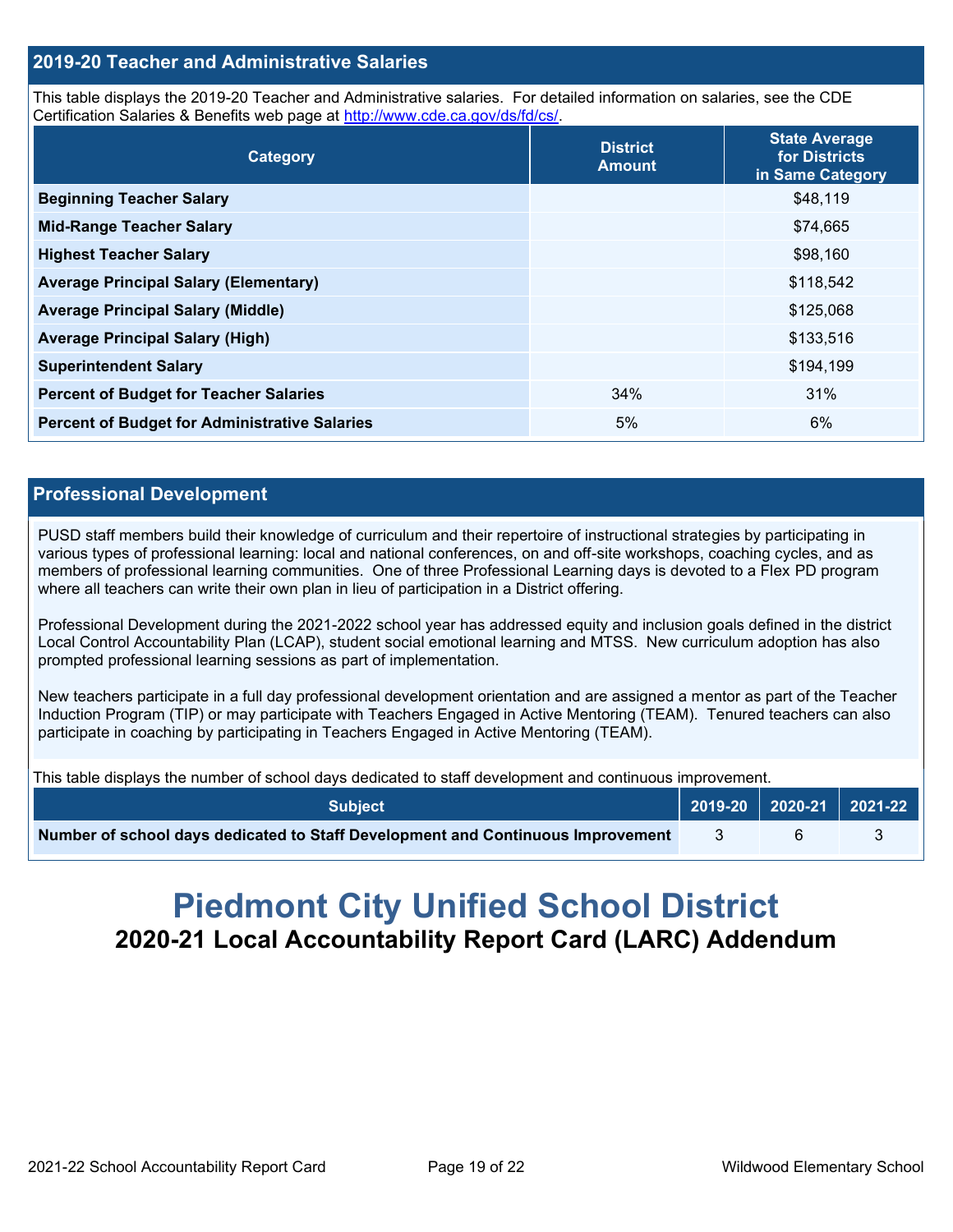## **Local Accountability Report Card (LARC) Addendum**

**2020-21 Local Accountability Report Card (LARC) Addendum Overview**



On July 14, 2021, the California State Board of Education (SBE) determined that the California Department of Education (CDE) will use the SARC as the mechanism to conduct a one-time data collection of the LEA-level aggregate test results of all school's local assessments administered during the 2020–2021 school year in order to meet the federal Every Students Succeeds Act (ESSA) reporting requirement for the Local Educational Agency Accountability Report Cards (LARCs).

Each local educational agency (LEA) is responsible for preparing and posting their annual LARC in accordance with the federal ESSA. As a courtesy, the CDE prepares and posts the LARCs on behalf of all LEAs.

Only for the 2020–2021 school year and the 2020–2021 LARCs, LEAs are required to report their aggregate local assessments test results at the LEA-level to the CDE by populating the tables below via the SARC. These data will be used to meet the LEAs' federal requirement for their LARCs. Note that it is the responsibility of the school and LEA to ensure that all student privacy and suppression rules are in place when reporting data in Tables 3 and 4 in the Addendum, as applicable.

The tables below are not part of the SBE approved 2020–2021 SARC template but rather are the mechanism by which these required data will be collected from LEAs.

For purposes of the LARC and the following tables, an LEA is defined as a school district, a county office of education, or a direct funded charter school.

| 2021-22 District Contact Information |                                              |  |  |  |
|--------------------------------------|----------------------------------------------|--|--|--|
| <b>District Name</b>                 | <b>Piedmont City Unified School District</b> |  |  |  |
| <b>Phone Number</b>                  | $(510) 594 - 2600$                           |  |  |  |
| Superintendent                       | Randall Booker                               |  |  |  |
| <b>Email Address</b>                 | rbooker@piedmont.k12.ca.us                   |  |  |  |
| <b>District Website Address</b>      | http://www.piedmont.k12.ca.us/               |  |  |  |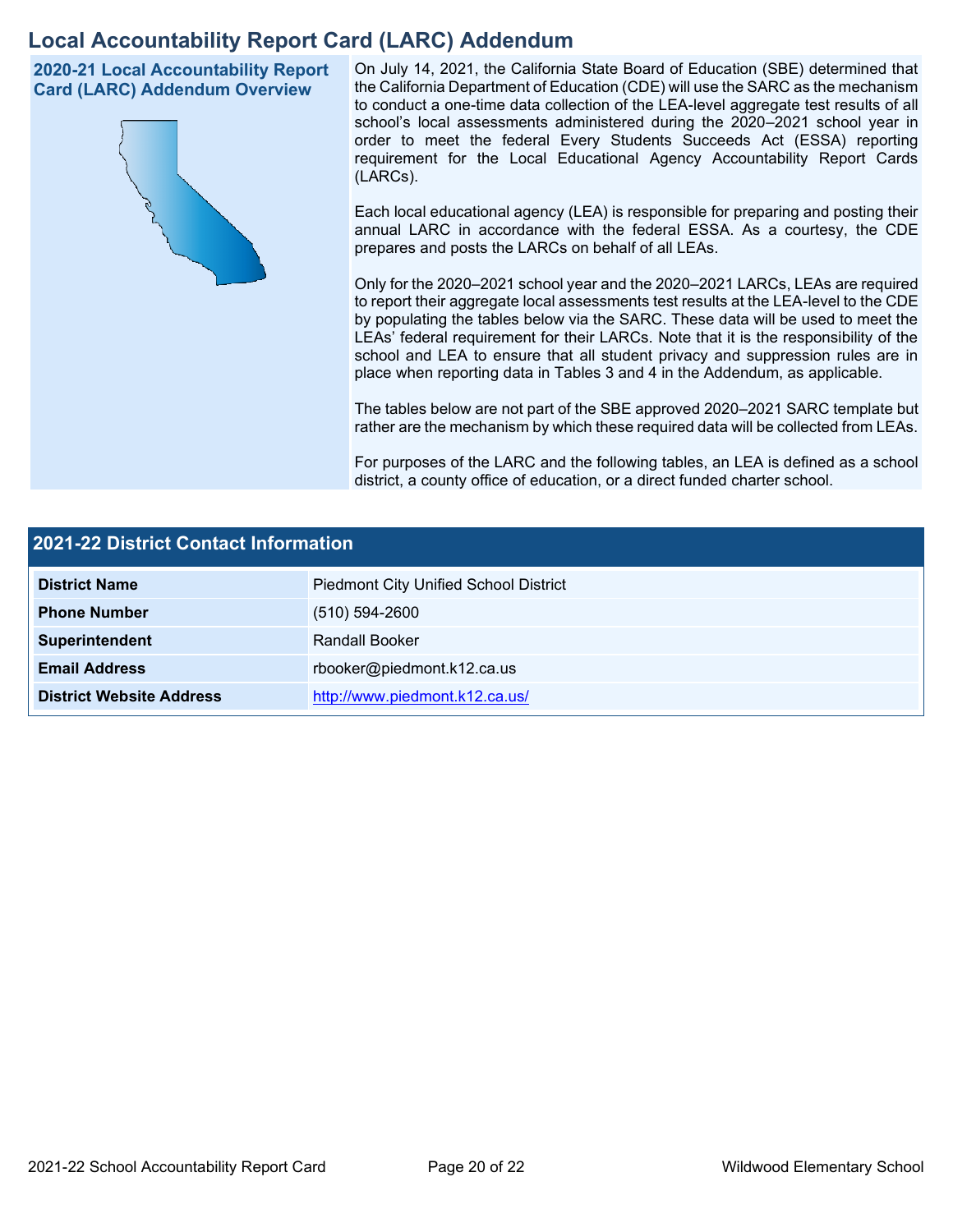## **2020-21 CAASPP Test Results in ELA by Student Group**

This table displays CAASPP test results in ELA by student group for students grades three through eight and grade eleven taking and completing a state-administered assessment. The CDE will populate this table for schools in cases where the school administered the CAASPP assessment. In cases where the school administered a local assessment instead of CAASPP, the CDE will populate this table with "NT" values, meaning this school did not test students using the CAASPP. See the local assessment(s) table for more information.

| <b>CAASPP</b><br><b>Student Groups</b>               | <b>CAASPP</b><br><b>Total</b><br><b>Enrollment</b> | <b>CAASPP</b><br><b>Number</b><br><b>Tested</b> | <b>CAASPP</b><br><b>Percent</b><br><b>Tested</b> | <b>CAASPP</b><br><b>Percent</b><br><b>Not Tested</b> | <b>CAASPP</b><br><b>Percent</b><br><b>Met or</b><br><b>Exceeded</b> |
|------------------------------------------------------|----------------------------------------------------|-------------------------------------------------|--------------------------------------------------|------------------------------------------------------|---------------------------------------------------------------------|
| <b>All Students</b>                                  | 1334                                               | 1171                                            | 87.78                                            | 12.22                                                | 84.88                                                               |
| <b>Female</b>                                        | 628                                                | 550                                             | 87.58                                            | 12.42                                                | 87.09                                                               |
| <b>Male</b>                                          | 706                                                | 621                                             | 87.96                                            | 12.04                                                | 82.93                                                               |
| American Indian or Alaska Native                     | $\mathbf 0$                                        | $\mathbf 0$                                     | $\mathbf 0$                                      | $\mathbf 0$                                          | $\mathbf 0$                                                         |
| <b>Asian</b>                                         | 184                                                | 175                                             | 95.11                                            | 4.89                                                 | 89.71                                                               |
| <b>Black or African American</b>                     | 16                                                 | 13                                              | 81.25                                            | 18.75                                                | 53.85                                                               |
| <b>Filipino</b>                                      | --                                                 | $\overline{\phantom{m}}$                        |                                                  | --                                                   |                                                                     |
| <b>Hispanic or Latino</b>                            | 126                                                | 115                                             | 91.27                                            | 8.73                                                 | 73.04                                                               |
| <b>Native Hawaiian or Pacific Islander</b>           | $\Omega$                                           | $\mathbf 0$                                     | 0                                                | $\overline{0}$                                       | $\mathbf 0$                                                         |
| <b>Two or More Races</b>                             | 267                                                | 241                                             | 90.26                                            | 9.74                                                 | 86.72                                                               |
| <b>White</b>                                         | 738                                                | 624                                             | 84.55                                            | 15.45                                                | 85.74                                                               |
| <b>English Learners</b>                              | --                                                 | $\overline{\phantom{m}}$                        | --                                               |                                                      |                                                                     |
| <b>Foster Youth</b>                                  | $\Omega$                                           | $\mathbf 0$                                     | $\mathbf{0}$                                     | $\Omega$                                             | 0                                                                   |
| <b>Homeless</b>                                      | --                                                 | $\overline{\phantom{m}}$                        | --                                               | $\overline{\phantom{a}}$                             | --                                                                  |
| <b>Military</b>                                      | 0                                                  | $\pmb{0}$                                       | 0                                                | 0                                                    | 0                                                                   |
| <b>Socioeconomically Disadvantaged</b>               | 18                                                 | 14                                              | 77.78                                            | 22.22                                                | 28.57                                                               |
| <b>Students Receiving Migrant Education Services</b> | $\Omega$                                           | $\mathbf 0$                                     | 0                                                | $\mathbf 0$                                          | $\mathbf 0$                                                         |
| <b>Students with Disabilities</b>                    | 201                                                | 157                                             | 78.11                                            | 21.89                                                | 56.05                                                               |